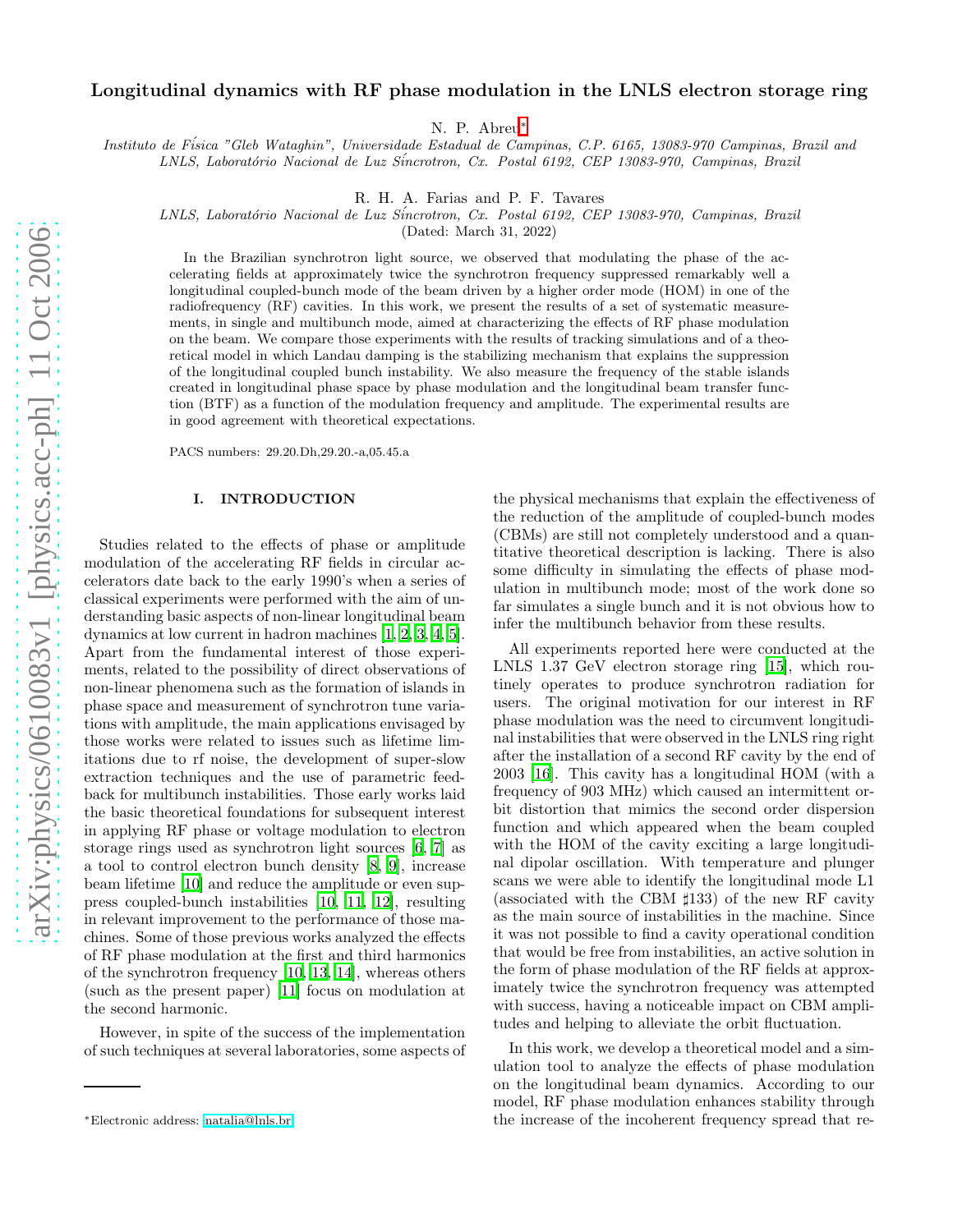sults as the electrons populate the phase-space islands created by the action of the modulation. In order to verify the model and simulation results, we perform a set of systematic measurements to characterize the effects of modulation on the beam dynamics observing directly the island tunes, the increased coherent damping and the changes to the longitudinal electron beam distribution caused by the modulation.

The paper is organized as follows. We begin (Section II) with the motivation that led us to introduce phase modulation routinely in user shifts at the LNLS storage ring and with a report of our attempts to stabilize the beam after the installation of the new RF cavity. In Section III we calculate the electron equations of motion when subjected to phase modulation of the RF field at the second harmonic of the synchrotron frequency using the hamiltonian formalism and, using the Fokker-Planck equation, we derive the particle distribution in phase space. Also in Section III we calculate the dynamics for small oscillations around the stable fixed points created when modulation is turned on and, with the standard formalism used to calculate Landau damping, we find the increase in the amount of damping of centroid oscillations related to phase modulation. In this section we also calculate the longitudinal beam transfer function and the stability diagram showing that the stable area is increased when phase modulation is turned on. In Section IV we present results of simulations of the effects of phase modulation in single bunch and multibunch modes. In those simulations one of the circulating bunches has an internal structure whereas all others are treated as macroparticles. Finally, in Section V, we compare the results of theory and simulation with experiments in which we measure the island structure, the frequency for small oscillations around the stable fixed points created by RF phase modulation, the increase in the amount of damping due to modulation and the longitudinal beam transfer function (BTF), verifying the results obtained with the theoretical model presented in Section III. Conclusions are given in Section VI.

# II. CBM STABILIZATION BY PHASE MODULATION

The LNLS synchrotron light source is based on a 1.37 GeV electron storage ring and operates with 250 mA of initial current in normal users shifts. A summary of the main parameters for the Brazilian machine is shown in Table [I.](#page-1-0) At the end of 2003 the RF system of the ring was upgraded and a new cavity was installed [\[16,](#page-15-15) [17\]](#page-15-16). This second RF cavity was added to the system in order to prepare it for power demands that the future installation of insertion devices will bring about. After operation with two cavities was initiated, the beam suffered from frequent instability outbreaks during user runs.

The typical signature of the beam instability is an orbit fluctuation measured only in the horizontal plane, as

TABLE I: LNLS ring main parameters.

<span id="page-1-0"></span>

| Parameter                          | Symbol                | Value                  |
|------------------------------------|-----------------------|------------------------|
| Beam Energy                        | F,                    | $1.37 \text{ GeV}$     |
| Natural energy spread              | $\sigma_{\epsilon}/E$ | $5.4 \times 10^{-4}$   |
| Circumference                      | C                     | $93.252 \; \mathrm{m}$ |
| RF frequency                       | $f_{rf}$              | 476.066 MHz            |
| Harmonic number                    | h                     | 148                    |
| Momen. comp. factor                | $\alpha$              | $8.3 \times 10^{-4}$   |
| Radiation loss per turn            | U0                    | $114 \text{ keV}$      |
| Synchronous Phase <sup>‡</sup>     | $\phi_s$              | $166.8^{\circ}$        |
| Synchrotron Frequency <sup>‡</sup> | fs                    | $26 \text{ kHz}$       |

 $\ddagger$  Calculated using V<sub>rf</sub>=500 kV.

shown in Figure [1.](#page-2-0) The distortion pattern has the same 6-fold symmetry of the storage ring and shows up in the form of a fast transition between two states. For most of the user run periods, small orbit fluctuations with amplitudes of  $\pm 3 \mu m$  were observed and could be detected at the most sensitive beamlines. However, larger amplitude distortions were sometimes observed as shown in Figure [1.](#page-2-0)

The origin of the orbit fluctuations was identified as being related to large amplitude dipolar longitudinal oscillations caused by the interaction of the beam with HOMs excited in the cavities. In fact, the second order term of the non-linear dispersion function  $\eta_1(s)$  was measured and has the same profile observed in the beam position monitors (BPM's) reading and shown in Figure [1B](#page-2-0). When a longitudinal dipolar oscillation is present due to the influence of a HOM, the relative energy deviation is given by  $\delta(t) = \delta_0 \cos \Omega_s t$ . The closed orbit distortion is then

$$
x_{\epsilon}(s,t) = \delta(t)\eta(s) + \delta^2(t)\eta_1(s). \tag{1}
$$

Since the oscillation is fast (the synchrotron frequency  $\Omega_s$  is of the order of 25 kHz) the BPMs measure only average positions

$$
\langle x_{\epsilon} \rangle = \frac{1}{2} \eta_1(s) \delta_0^2, \tag{2}
$$

whereas the maximum amplitude of the oscillations is given by

$$
x_{\epsilon}^{max}(s) = \delta_0 \eta(s) = \sqrt{\frac{2\langle x_{\epsilon} \rangle}{\eta_1(s)}} \eta(s).
$$
 (3)

 $x_\epsilon^{max}$  shows up in the detectors of the beam lines as an effective increase of the horizontal beam size. The same orbit distortion can be obtained by phase modulating (at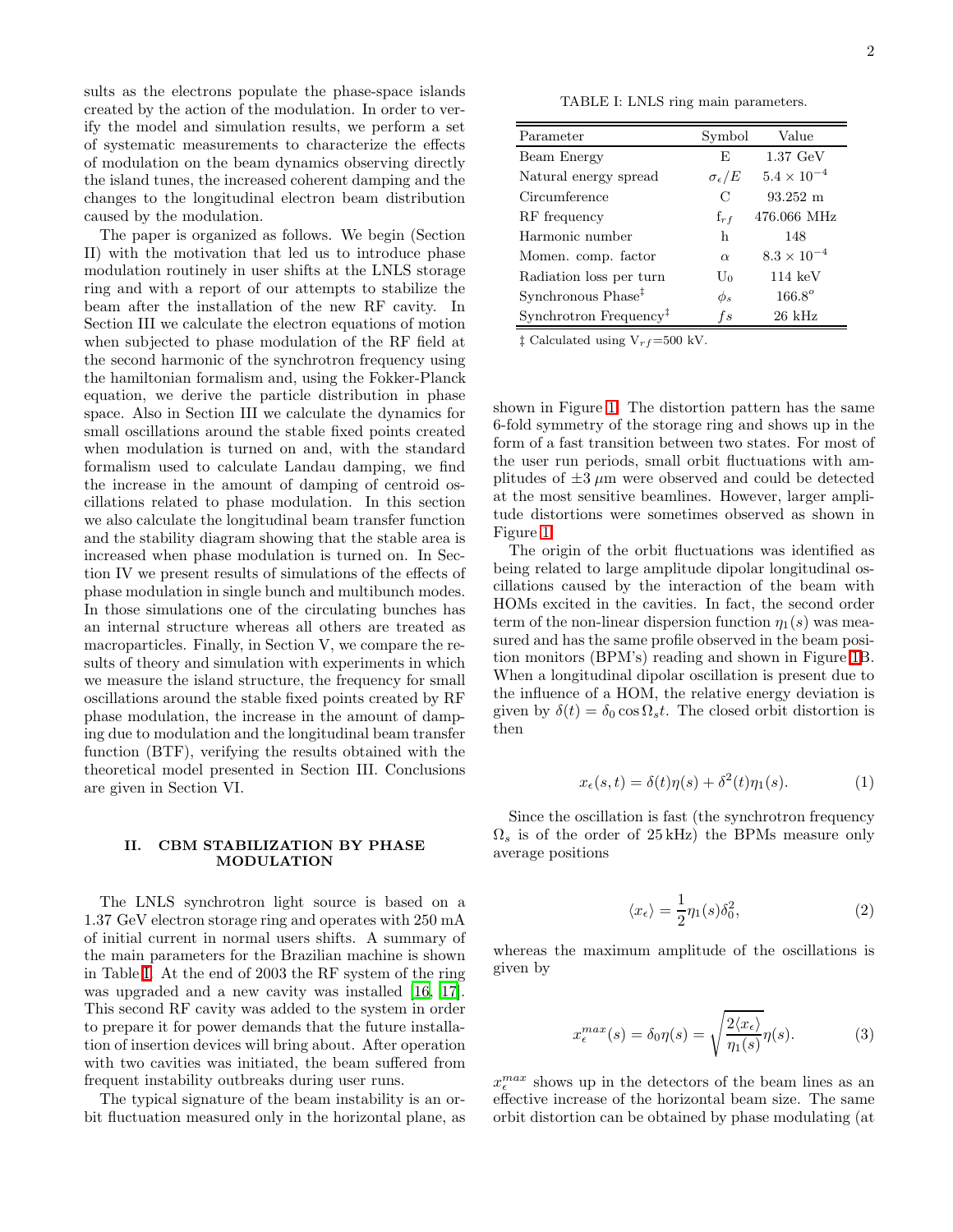

<span id="page-2-0"></span>FIG. 1: Orbit distortion caused by a longitudinal CBM. The distortion occurs only in the horizontal orbit and has the same 6-fold symmetry of the machine. (A) Time evolution of the horizontal orbit measured by four different BPMs during a user shift showing the orbit fluctuation caused by the instability excited by a HOM. (B) Profile of the orbit fluctuation along the storage ring. This is obtained by subtracting the orbit right before the fluctuation from the orbit right after it.

the synchrotron frequency) the RF master generator that drives the RF stations.

Attempts to eliminate the instabilities by changing the parameters of both cavities have proved to be not very effective. The search for a convenient operational point of the cavity was performed by scanning the parameters that can be used to control the cavity tuning (temperature, plunger position and axial deformation) and measuring the corresponding HOM frequencies.

The identification of the potentially harmful modes was possible by comparing them with the modes measured for a similar cavity used in our injector booster synchrotron, which had been fully characterized in the laboratory, and by comparing the frequency shifts of the modes with those predicted from their simulated field maps. The procedure adopted to analyze the effect of the HOMs is the same used for similar cavities operating at ELETTRA and ANKA [\[18](#page-15-17)] and consisted in the determination of the growth rates of the coupled bunch mode (CBM) instabilities as a function of temperature and plunger positions. By mapping the variation of the modes with these parameters, we determine the regions for which the growth rates of the oscillations are below the radiation damping rate, which for the LNLS storage ring at nominal operating energy is  $1/\tau_{rad} \approx 270 \text{ s}^{-1}$ , as shown in Figure [2.](#page-2-1)

The results of the HOM survey showed a comfortable situation for the old cavity. The temperature range for which there are no dangerous longitudinal HOMs is quite wide. Unfortunately, the same is not true for the new cavity. A list of some of its main longitudinal modes is shown in Table [II.](#page-2-2)  $T_C$  is the critical temperature of the mode, defined as the temperature at which the frequency of the HOM matches the frequency of the CBM oscillation. The values of  $Q_L$  have been measured in the new cavity but those of  $R_s/Q_0$  are simulated values. The main problem with the new cavity is the longitudinal mode L1 whose critical temperature is just at the edge of the available temperature control range but is rather insensitive to changes of the cavity tuning parameters, as shown in Figure [2.](#page-2-1) An attempt was made to shift that mode using the plunger already installed in the cavity but the extent of the plunger motion was not enough to accomplish the task [\[17](#page-15-16)].

<span id="page-2-2"></span>TABLE II: Main  $TM_{0mn}$  Modes of Cavity 2

| Mode           |          | $R_s/Q_0$  | $Q_L$ |                 | $T_C$ CBM   |
|----------------|----------|------------|-------|-----------------|-------------|
|                | (MHz)    | $(\Omega)$ |       | $({}^{\circ}C)$ | $\mathbf n$ |
| L1             | 904.128  | 29.7       | 20000 | - 74            | 133         |
| L <sub>3</sub> | 1356.89  | 5.4        | 4000  | 31              | 126         |
| L <sub>5</sub> | 1538.25  | 9.5        | 4000  | 54              | 34          |
| L9             | 2040.125 | 8.2        | 25000 | 28              | 43          |



<span id="page-2-1"></span>FIG. 2: CBM growth rates for the new RF cavity in the best operation point for the plunger position, calculated for  $E_0 = 1.37 \text{ GeV}$  and  $I = 250 \text{ mA}$ . Notice the absence of a mode free region.

The coupled bunch mode associated with the L1 mode,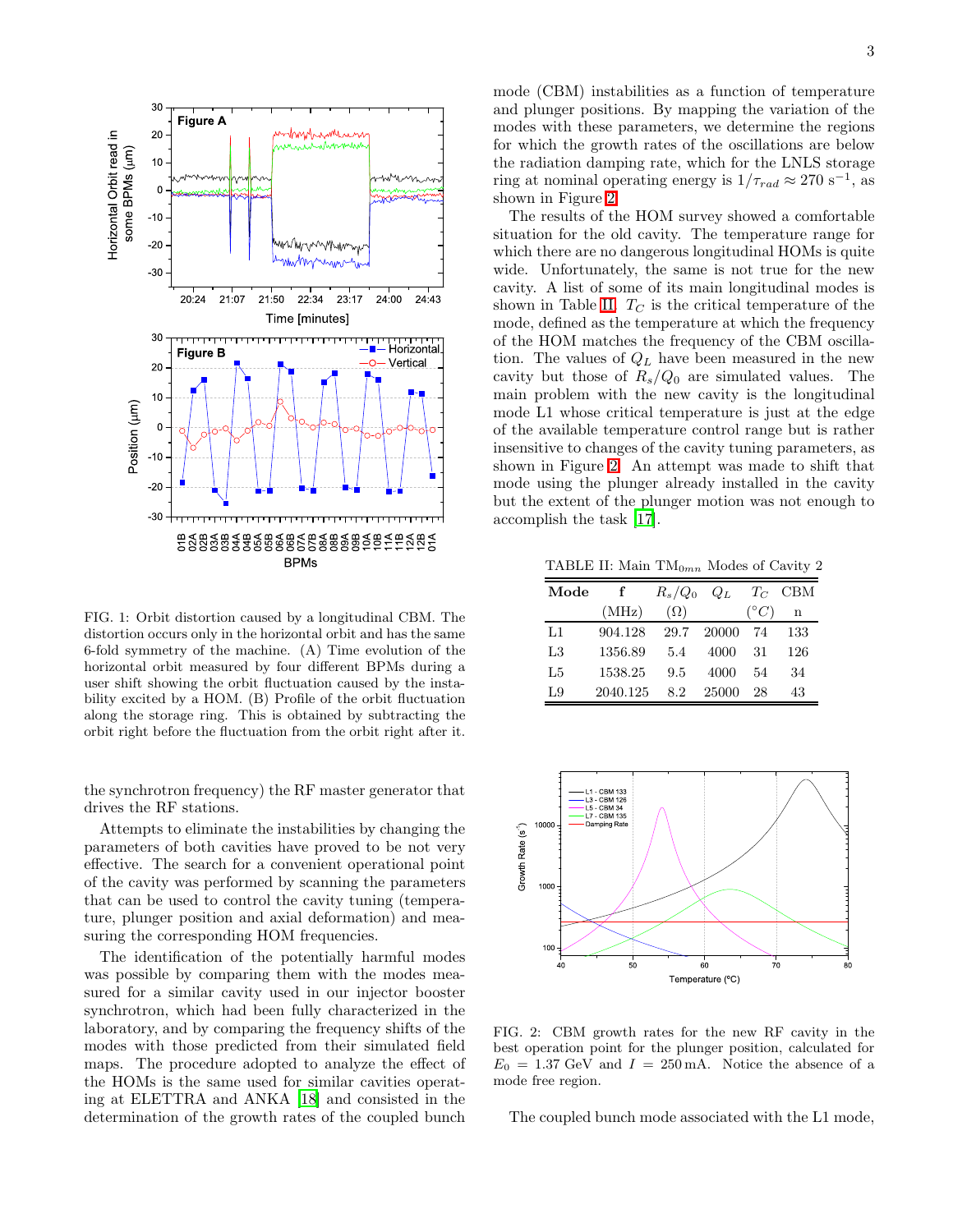CBM ♯133, is always present in the beam spectrum except in those regions where the growth rate of other modes, such as CBM ♯126 associated to mode L3, are larger. HOM mapping was useful for the identification of the best operation point but this point turned out to be not good enough. As a result, an active solution in the form of phase modulation of the RF fields at approximately twice the synchrotron frequency was attempted with remarkable success. Figure [3](#page-3-0) shows the longitudinal spectrum of the stored beam as measured by a button pick-up. The suppression of the dipolar synchrotron sideband of the harmonic #281 of the revolution frequency by more than 40 dB illustrates the damping of this CBM by RF phase modulation.



<span id="page-3-0"></span>FIG. 3: Measured frequency spectrum of the signal from a button pick-up in the storage ring demonstrating the suppression of dipolar synchrotron sidebands as a result of RF phase modulation at the second harmonic of the synchrotron frequency.

### III. THEORETICAL MODEL

# A. Longitudinal Hamiltonian with Phase Modulation

We initially follow the standard hamiltonian analysis for the longitudinal dynamics with phase modulation [\[14](#page-15-13)] in which we expand the complete Hamiltonian near the second harmonic resonance of the synchrotron frequency and retain only the lower order terms. The Hamiltonian for an electron in a bunch subjected to phase modulation can be written as follows

$$
H(\delta, \phi; t) = \frac{\omega_s \delta^2}{2} + \omega_s \tan \bar{\phi} [\sin \phi \cos(A_m \sin \omega_m t) + \cos \phi \sin(A_m \sin \omega_m t)]
$$
  

$$
- \omega_s \cos \phi \cos(A_m \sin \omega_m t) + \omega_s \sin \phi \sin(A_m \sin \omega_m t) - \omega_s \tan \bar{\phi}_s
$$
(4)

<span id="page-3-3"></span>where  $\omega_s = 2\pi f_s$  is the synchrotron frequency,  $\bar{\phi}_s = \pi - \phi_s$  where  $\phi_s$  is the synchronous phase,  $A_m$  is the modulation amplitude and  $\omega_m$  is the modulation frequency. Using the action-angle variables  $(J, \Psi)$  we make the following transformation

$$
\delta = -\sqrt{2J}\sin(\psi + \omega_m t/2 + \pi/4), \tag{5a}
$$

$$
\phi = \sqrt{2J}\cos(\psi + \omega_m t/2 + \pi/4), \tag{5b}
$$

which describes the trajectories of the particles in the phase space near the second harmonic resonance in a reference frame which rotates at half of the modulation frequency. The resulting time averaged Hamiltonian  $K$ [Appendix [A\]](#page-13-0) is then:

<span id="page-3-1"></span>
$$
\langle K \rangle_t = \left(\omega_s - \frac{\omega_m}{2}\right)J - \frac{\omega_s J^2}{16} + \frac{\omega_s \epsilon J}{4}\cos 2\psi \quad (6)
$$

where  $\epsilon = A_m \tan \bar{\phi}_s$ 

The fixed points of the system are the solutions of

$$
\frac{dJ}{dt} = -\frac{\partial K}{\partial \psi} = 0 \quad \text{and} \quad \frac{d\psi}{dt} = \frac{\partial K}{\partial J} = 0 \tag{7}
$$

<span id="page-3-2"></span>and are

$$
J_{SFP} = \begin{cases} 8\left(1 - \frac{\omega_m}{2\omega_s}\right) + 2\epsilon , & \omega_m \le (2 + \epsilon/2)\omega_s \\ 0 , & \omega_m > (2 + \epsilon/2)\omega_s \end{cases} (8)
$$

corresponding to the angles  $\psi_{SFP} = 0, \pi$ , which are stable since  $\cos 2\psi > 0$ , and the unstable fixes points are

$$
J_{UFP} = \begin{cases} 8\left(1 - \frac{\omega_m}{2\omega_s}\right) - 2\epsilon , & \omega_m \le (2 - \epsilon/2)\omega_s \\ 0 , & \omega_m > (2 - \epsilon/2)\omega_s \end{cases} (9)
$$

corresponding to the angles  $\psi_{UFP} = \pi/2, 3\pi/2$ .

The phase space coordinates of the new stable fixed points are related to the square root of  $J_{SFP}$  or  $J_{UFP}$ and are functions of the RF phase modulation amplitude and frequency.

The effect of phase modulation is to create new regions of stability inside the bunch, besides the original one. As the formation of those islands depends on the modulation amplitude and frequency, there is a continuum of forms from one island to the appearance of three islands when  $\omega_m \leq (2 - \epsilon/2)\omega_s$  and the formation of only two islands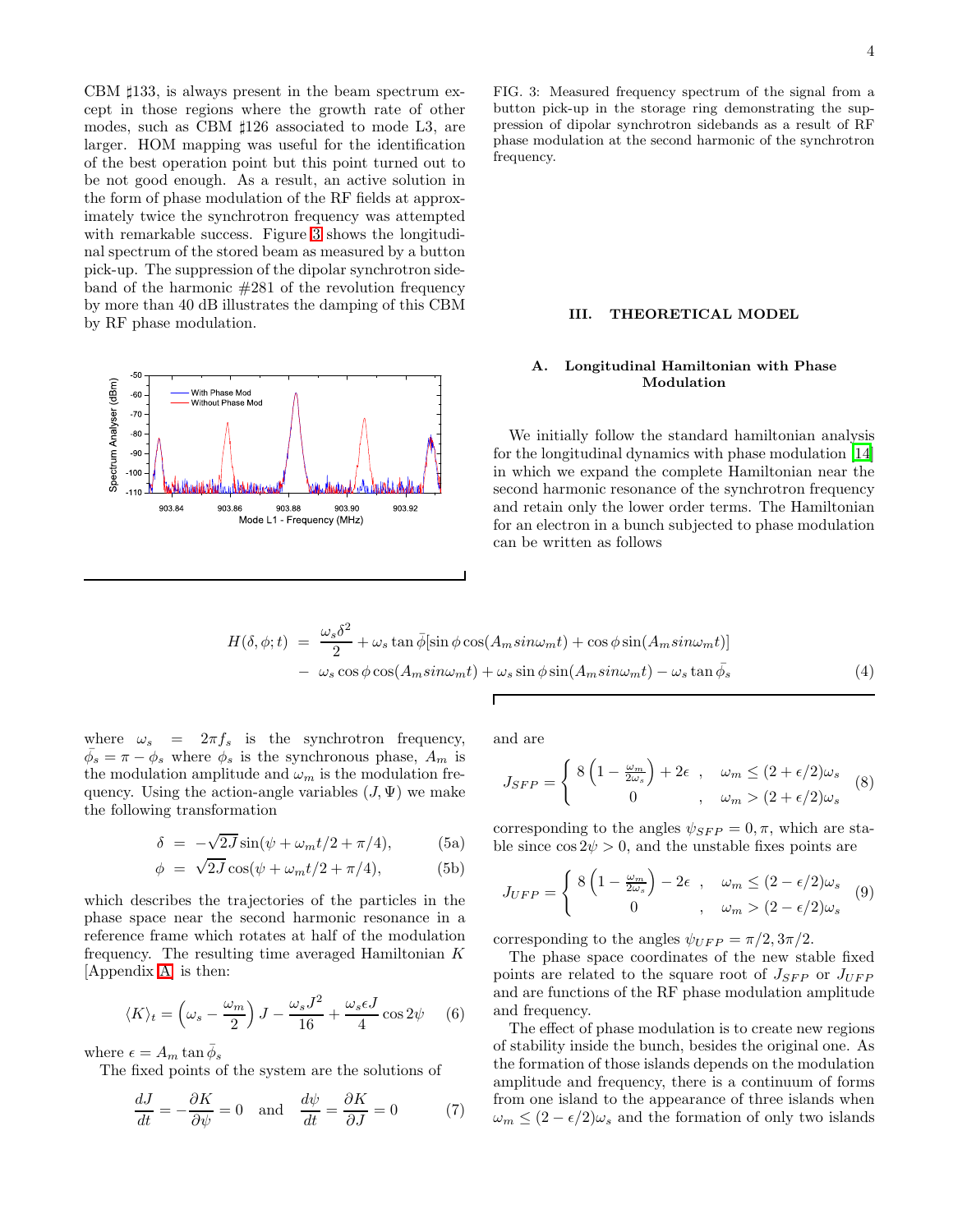

<span id="page-4-0"></span>FIG. 4: Phase space of the modulated bunch with two different modulation frequencies in the rotating reference frame. (a)  $\omega_m \leq (2 - \epsilon/2)\omega_s$  with 3 stable fixed points and (b)  $\omega_m > (2 - \epsilon/2)\omega_s$  with 2 stable fixed points. The red line corresponds to the separatrix.

when  $\omega_m > (2 - \epsilon/2)\omega_s$ . The longitudinal phase space for the situations described above is shown in Figure [4.](#page-4-0)

### B. The Effect of Radiation

All the arguments given above do not take into account the fact that electrons in a bunch lose energy through the emission of photons. This effect causes oscillations inside the bunch to damp, so it is important to know when this damping can destroy the formation of islands produced by phase modulation or modify some characteristics derived using the hamiltonian formalism. The analysis that follows uses a simple non-linear oscillation theory to calculate the trajectories of a single particle under the influence of phase modulation at the second harmonic of the synchrotron frequency.

The equation of motion for a particle subjected to phase modulation can be written as follows [\[19\]](#page-15-18)

$$
\frac{d^2\phi}{dt^2} + 2\gamma_d \frac{d\phi}{dt} + \omega_s^2 [1 + \epsilon \cos(\omega_m t)] = \beta \phi^3 \tag{10}
$$

<span id="page-4-1"></span>with  $\gamma_d$  the radiation damping time and

$$
\epsilon = A_m \tan \bar{\phi}_s \text{ and } \beta = \frac{1}{6} \omega_s^2.
$$
 (11)

We also consider that  $A_m$ , the phase modulation amplitude, and  $\phi$  are such that  $A_m \ll \phi \ll 1$  rad and retain only the terms most important which are the parametric resonance term on the left side and the third order term on the right side of equation [\(10\)](#page-4-1). Non-resonant terms in  $A_m$  and  $\tan \bar{\phi}_s$  are discarded.

<span id="page-4-2"></span>From the standard analysis of parametric resonances [\[20\]](#page-15-19) we expect that the solution of equation [\(10\)](#page-4-1) has the form

$$
\phi(t) = a(t)\cos\left(\frac{\omega_m}{2}t\right) + b(t)\sin\left(\frac{\omega_m}{2}t\right). \tag{12}
$$

<span id="page-4-3"></span>Substituting [12](#page-4-2) in equation [10,](#page-4-1) we can write a set of equations for the functions a and b

$$
2\dot{a} + 2\gamma_d a + (\alpha + \delta\omega)b + kb(a^2 + b^2) = 0,
$$
 (13)

$$
2\dot{b} + 2\gamma_d b + (\alpha - \delta\omega)b - ka(a^2 + b^2) = 0, \qquad (14)
$$

where

 $\epsilon$ 

$$
\alpha = \frac{\omega_s \epsilon}{2}, \quad k = \frac{\omega_s}{8}, \quad \delta \omega = \omega_m - 2\omega_s. \tag{15}
$$

If a particle is to be captured by the parametric resonance, the slowly varying coeficientes  $a(t)$  and  $b(t)$  must increase exponentially. Taking only the lower terms in  $a$ and  $b$  in equations  $(13)$  and  $(14)$  and using this condition we find that, in order for phase modulation to create stable islands in the longitudinal phase space, it is necessary that the condition  $\alpha > 2\gamma_d$  be satisfied. Rewriting this condition in terms of the phase modulation amplitude we find that<sup>1</sup>

$$
A_m \ge \frac{4\gamma_d}{|\tan \phi_s|\omega_s} \approx 0.026 \,\text{rad} \tag{16}
$$

and this is a limit imposed by radiation damping bellow which no island is observed.

Changing the longitudinal phase space reference frame to one which rotates with a frequency of  $\omega_m/2$  in time we find that the coordinates in this new frame are related only to the functions  $a(t)$  and  $b(t)$  and the fixed points are given by the solution of equations [\(13\)](#page-4-3) and [\(14\)](#page-4-3) when  $\dot{a} = \dot{b} = 0$ . Rewriting  $a = \sqrt{2r} \cos \theta$  and  $b = \sqrt{2r} \sin \theta$  we end up with the following solutions

$$
r = \frac{-\delta\omega \pm \sqrt{\alpha^2 - 4\gamma_d^2}}{2k},\tag{17}
$$

$$
\tan \theta = \frac{-\alpha \pm \sqrt{\alpha^2 - 4\gamma_d^2}}{2\gamma_d}.
$$
 (18)

<span id="page-4-4"></span>If we set  $\gamma_d = 0$  we find that the stable fixed points are the ones already calculated in the previous section using the hamiltonian formalism. To take into account the effect of radiation damping we define, using [\(17\)](#page-4-4), an effective amplitude of modulation which is modified by the radiation damping effect as:

$$
A_m^{eff} = \sqrt{A_m^2 - \left(\frac{4\gamma_d}{|tan\phi_s|\omega_s}\right)^2}.
$$
 (19)

<sup>1</sup> Calculated for a total accelerating voltage of 500 kV.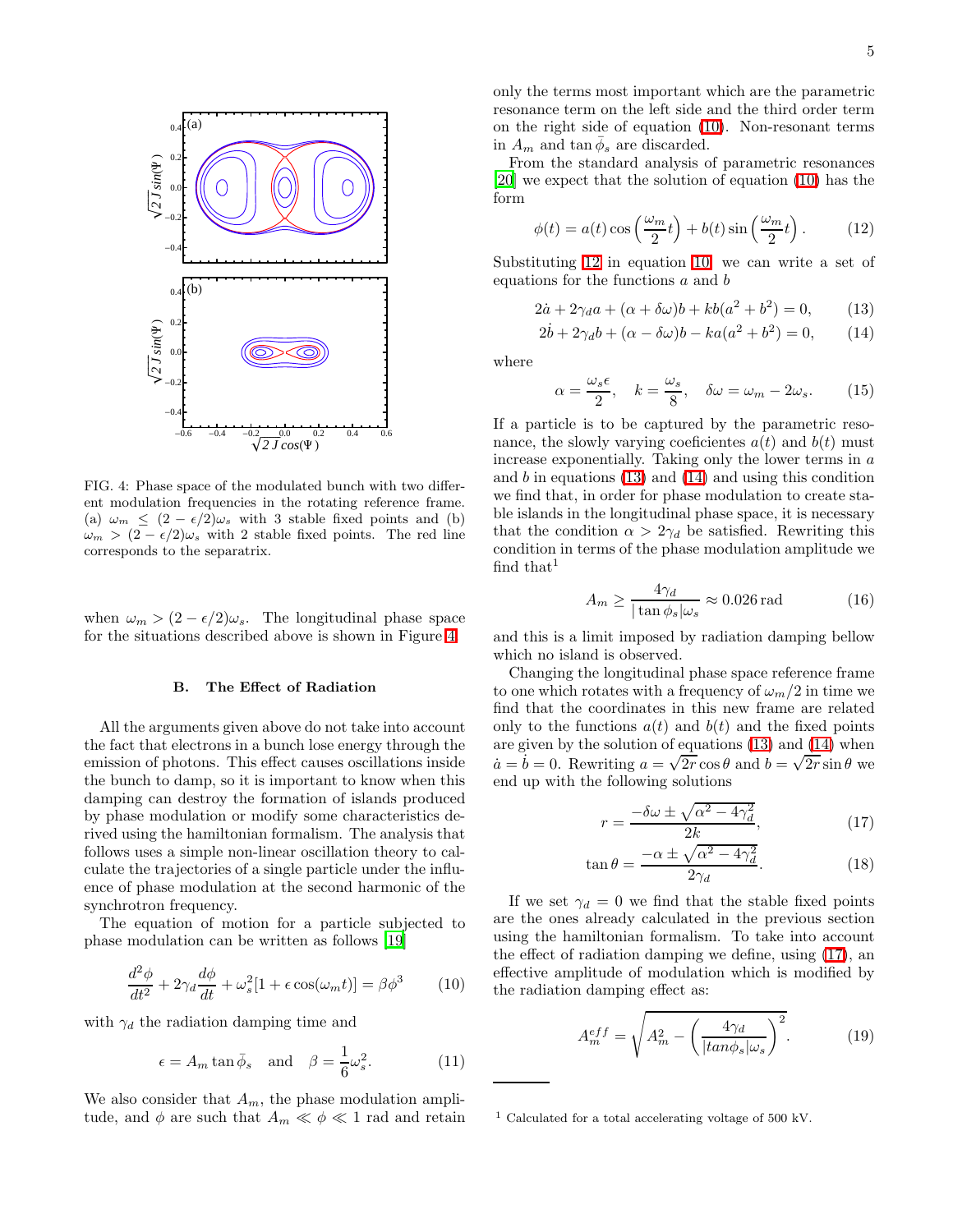This quantity is particulary important when one uses the hamiltonian formalism to make predictions about measurements. In these calculations  $A_m^{eff}$  should be used instead of  $A_m$  when the damping effects are not negligible.

# C. Dynamics of Small Oscillations Around the Fixed Points

We now consider the dynamics of particle oscillations in the vicinity of the stable fixed points (SFPs) in order to derive two important properties of the electron motion: the equilibrium density distribution close to the SFPs and the frequency of synchrotron oscillations around those points (also known as the island tune), including its dependence on the oscillation amplitude. This is an important quantity since it describes the frequency of incoherent oscillation of the particles inside the island when subjected to a longitudinal kick and its dependence on oscillation amplitude is intimately related to the effectiveness of phase modulation as a damping mechanism for coherent synchrotron oscillations.

We start by expanding equation [\(6\)](#page-3-1) around a fixed point with coordinates  $(J_0, \psi_0)$  in the rotating reference frame [\[5\]](#page-15-4)

$$
\delta' = -\sqrt{2J}\sin\psi + \sqrt{2J_0}\sin\psi_0, \qquad (20a)
$$

$$
\phi' = \sqrt{2J}\cos\psi - \sqrt{2J_0}\cos\psi_0, \qquad (20b)
$$

<span id="page-5-0"></span>and find that

$$
H' = \frac{A}{2}\delta'^2 + \frac{B}{2}\phi'^2 + \mathcal{O}(\phi'^3)
$$
 (21)

where

$$
A = \omega_s - \frac{\omega_m}{2} - \frac{\omega_s J_0}{8} - \frac{\omega_s J_0}{4} \sin^2 \psi_0
$$

$$
-\frac{\omega_s \epsilon}{4} \left( 1 - \frac{J_0}{6} + \frac{J_0}{4} \cos 2\psi_0 \right), \tag{22}
$$

$$
B = \omega_s - \frac{\omega_m}{2} - \frac{\omega_s J_0}{8} - \frac{\omega_s J_0}{4} \cos^2 \psi_0
$$

$$
+ \frac{\omega_s \epsilon}{4} \left( 1 + \frac{J_0}{6} + \frac{J_0}{4} \cos 2\psi_0 \right). \tag{23}
$$

In order to find the steady-state phase space profile of the electron beam under phase modulation around a stable fixed point, we must solve the Fokker-Planck equation, using  $H'$  from equation [\(21\)](#page-5-0) and taking into account the radiation damping  $(\gamma_d)$  and quantum excitation  $(\kappa = \sigma_{\delta}^2 \gamma_d)$  terms. When all forces are balanced the solution of the Fokker-Planck equation is a bi-gaussian where

$$
\Psi(\delta', \phi') = \frac{1}{2\pi\sigma_{\delta}\sigma_{\phi}} exp\left(-\frac{1}{2\sigma_{\delta}^2} \delta'^2 - \frac{1}{2\sigma_{\phi}^2} \phi'^2\right) \tag{24}
$$

and the rms bunch energy and phase spread are

$$
\sigma_{\delta} = \sqrt{\frac{\kappa}{\gamma_d}} \quad \text{and} \quad \sigma_{\phi} = \sqrt{\frac{A}{B}} \sigma_{\delta} = \sqrt{\frac{A\kappa}{B\gamma_d}} \quad (25)
$$

where

$$
\gamma_d = \frac{1}{\tau_{rad}} \approx 250 s^{-1}
$$
 and  $\kappa \approx 4 \times 10^{-4} s^{-1}$ . (26)

In other words, particles close to the stable fixed points are subjected to an effective harmonic potential and we estimate the steady-state phase space profile of the electron beam under phase modulation (when radiation excitation and damping are balanced) by a bi-gaussian distribution.

If we go further in expanding [\(6\)](#page-3-1) we find that

$$
H' = \frac{A}{2}\delta'^2 + \frac{B}{2}\phi'^2 - \frac{\omega_s\sqrt{2J_{SFP}}}{16}\phi'^3 -\frac{\omega_s}{16}\left(\frac{\phi'^4 + \delta'^4}{4}\right) - \frac{\omega_s\epsilon}{24}\left(\frac{\phi'^4 - \delta'^4}{4}\right) (27)
$$

and that the unperturbed frequency, or island frequency, is given by  $\omega = \sqrt{AB}$ . This quantity is real for the stable fixed points and imaginary for the unstable ones.

Changing variables to

$$
\phi' = \sqrt{2J'} \sqrt{\frac{A}{B}} \cos \Psi' \quad \text{and} \quad \delta' = -\sqrt{2J'} \sqrt{\frac{B}{A}} \sin \Psi'
$$
\n(28)

and using the canonical perturbation technique [\[21\]](#page-15-20) with the generating function

$$
F_2(\Psi', I) = \Psi' I + G_3(I) \sin 3\Psi' + G_1(I) \sin \Psi', \quad (29)
$$

where the functions  $G_1(I)$  and  $G_3(I)$  are chosen so that the term in  $J^{3/2}$  is cancelled, we find that the phase averaged Hamiltonian is

$$
\langle H \rangle_{\Psi}(I) \approx \omega I - \frac{\omega_s}{16} I^2 \left[ \frac{3}{8} \frac{A^2 + B^2}{A^2 B^2} + \frac{\epsilon}{4} \frac{A^2 - B^2}{A^2 B^2} \right] - \frac{15}{16} \frac{\omega_s^2 \sqrt{I_{SFP}}}{\omega} \left( \frac{A}{B} \right)^{3/2} I^2 \tag{30}
$$

<span id="page-5-1"></span>and the revolution frequency around each stable fixed point for a particle with a phase amplitude  $\phi$  with respect to that point is

$$
\omega(\hat{\phi}) \approx \omega \left( 1 - \frac{3\,\omega_s}{16} \frac{A^2 + B^2}{A^2|B|} \frac{\hat{\phi}}{8} \right),\tag{31}
$$

where the parameters of the RF phase modulation are in the coefficients A and B.

## D. Beam Transfer Function and Landau Damping

To explain why phase modulation has such an intense effect on the amplitude of CBM oscillations, we consider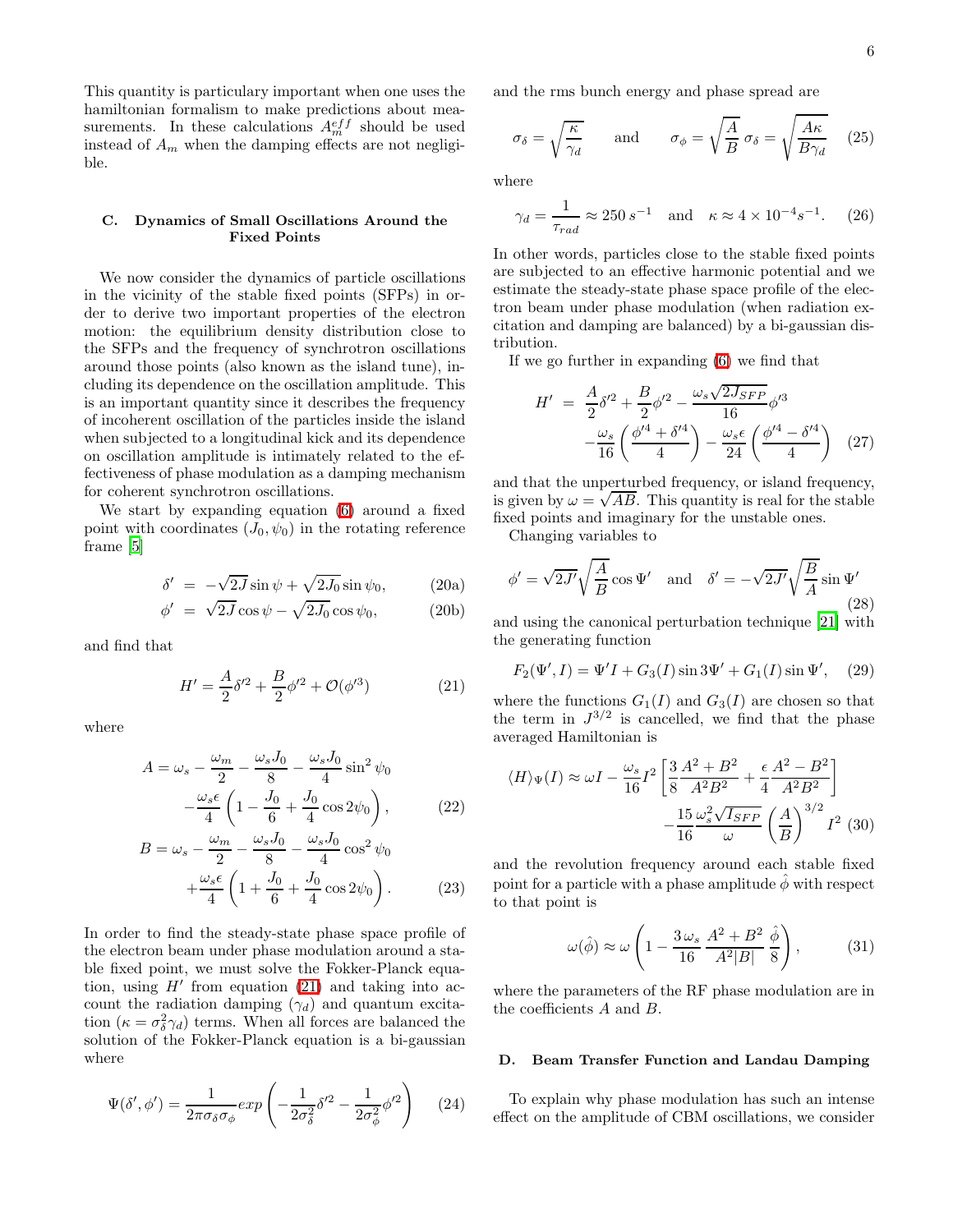that phase modulation creates a spread in the frequency distribution inside the bunch thus increasing the amount of Landau damping [\[22](#page-15-21)]. In this case we are only interested in the damping of synchrotron oscillations of the bunch centroid which are produced by the coupling between the synchrotron motion and a longitudinal HOM of the RF cavity. We therefore proceed to calculate the response of the beam centroid motion to an external harmonic perturbation when phase modulation is on.

Suppose the particles in a bunch have a distribution  $\Psi(r)$  in phase space. In case the beam is phase modulated the distribution can be approximated, in the rotating reference frame, by three gaussian functions each one centered at a fixed point

$$
\Psi_0(r) = \frac{N_c}{\sqrt{2\pi}\sigma_c} e^{-r^2/2\sigma_c^2} + \frac{N_{i1}}{\sqrt{2\pi}\sigma_i} e^{-(r-r_{i1})^2/2\sigma_i^2} + \frac{N_{i2}}{\sqrt{2\pi}\sigma_i} e^{-(r-r_{i2})^2/2\sigma_i^2},
$$
(32)

where the indexes  $c$  and  $i1, 2$  indicate the central island or the side islands formed when the phase modulation is turned on,  $r$  is a radial coordinate in the longitudinal phase space and  $N_j$  is the relative number of particles in each island such that  $N_{i1} + N_{i2} + N_c = 1$ .

<span id="page-6-0"></span>Considering that, when an external perturbation with amplitude  $F_0$  acts on the beam, a dipolar motion of the centroid is excited, we can write the electron distribution as

$$
\Psi(r,\theta,t) = \Psi_0(r) + \Psi_1(r)e^{j(\Omega t - \theta)} \tag{33}
$$

where  $\Psi_1$  is a small perturbation. Using [\(33\)](#page-6-0) and considering that the equation of motion for each particle inside the island and near the SFPs can be approximated by

$$
\ddot{\tau} + 2\gamma_d \dot{\tau} + \nu_{c,i}^2 \tau = F_0 e^{j\Omega t} \tag{34}
$$

where  $\tau$  is the relative time displacement and  $\nu_{c,1}$  the island frequency, we can show that [\[23\]](#page-15-22)

$$
\Psi_1(r) = \frac{N_c F_0}{\omega_c(\Omega - \omega_c)} \frac{\partial \Psi_{0c}}{\partial r} + \frac{N_{i1} F_0}{\omega_i(\Omega - \omega_{i2})} \frac{\partial \Psi_{0i1}}{\partial r} + \frac{N_{i2} F_0}{\omega_c(\Omega - \omega_{i2})} \frac{\partial \Psi_{0i2}}{\partial r}.
$$
 (35)

in which we introduced the damping rate due to radiation defining a complex frequency for each island:  $\omega_{c,i} = \nu_{c,i}$  $j\gamma_d$ .

<span id="page-6-3"></span>The centroid motion is given by the first moment of the phase space distribution

$$
\bar{\tau}(\Omega) = \int_0^{2\pi} \int_0^{\infty} r^2 \cos \theta d\theta dr \Psi(r, \theta, t)
$$

$$
= \frac{F_0}{2\omega_c} \left[ N_c I_c(\Omega) + N_i \frac{\omega_c}{\omega_i} I_i(\Omega) \right] e^{j\Omega t} \quad (36)
$$

where the contribution of the side islands result in the same integral since their frequencies are the same.



<span id="page-6-2"></span>FIG. 5: Calculated amplitude and phase of the beam transfer function for a bunch with (full red line) and without(dashed blue line) RF phase modulation and with half of the particles in the central stable island.

<span id="page-6-4"></span>The function  $I_n(\Omega)$  is the dispersion integral and is defined as

$$
I_n(\Omega) \equiv \pi \int_0^\infty \frac{r^2 dr}{\Omega - \omega_n(r)} \frac{\partial \Psi_0}{\partial r}
$$
(37)

and the beam transfer function (BTF) for a beam under phase modulation in the rotating reference frame is

<span id="page-6-1"></span>
$$
I(\Omega) = N_c I_c(\Omega) + N_i \frac{\omega_c}{\omega_i} I_i(\Omega)
$$
 (38)

As the measurements are performed in the laboratory reference frame it is necessary to transpose equation [\(38\)](#page-6-1) to this reference frame. To do this, note that in the lab frame the frequency of the lateral islands appears as a lower sideband of half of the modulation frequency [Appendix [B\]](#page-14-0) so that we have two different frequency responses:  $\omega_m/2+\omega_c$  for the central island and  $\omega_m/2-\omega_i$ for the side islands, as shown in Figure [5.](#page-6-2) It is interesting to observe that the effect of phase modulation is to create a second peak, related to the island frequency and also an intermediary phase jump in the BTF, these features are very different from the conventional picture expected when measuring the BTF of an electron beam without phase modulation.

It is possible to estimate the effect of phase modulation on the damping time of the centroid motion if we calculate the increase in frequency spread due to modulation. The particle distribution in the frequency domain is given by

$$
\Psi'_{0}(\omega) = \frac{N_c}{\Delta \omega_c} e^{-(\omega_c - \omega)/\Delta \omega_c} H(\omega_c - \omega)
$$

$$
+ \frac{N_i}{\Delta \omega_i} e^{-(\omega_i - \omega)/\Delta \omega_i} H(\omega_i - \omega), \quad (39)
$$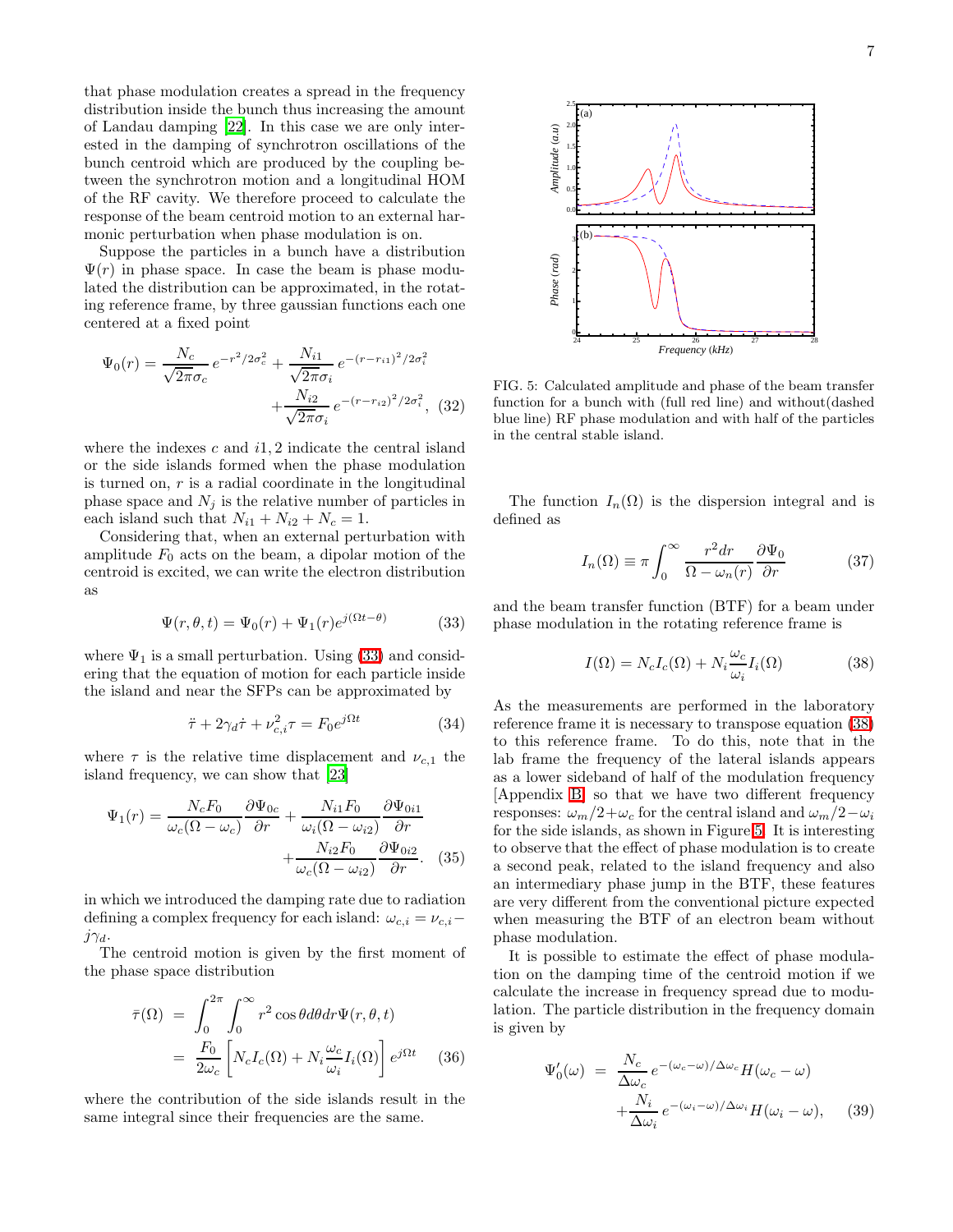

<span id="page-7-0"></span>FIG. 6: Calculated distribution of incoherent frequencies in the rotating reference frame.(blue curve) without phase modulation and (red curve) with phase modulation turned on,  $f_m = 50$  kHz,  $A_m = 50$  mrad and half of the particles in the central island.

and shown in Figure [6,](#page-7-0) where  $H(x)$  is a step function. Defining the frequency spread as

<span id="page-7-1"></span>
$$
\Delta \omega = \sqrt{\langle \omega^2 \rangle} = \int \omega^2 \Psi_0'(\omega) \, d\omega \tag{40}
$$

<span id="page-7-2"></span>we have that the ratio between the natural damping time to the one created when the beam is under phase modulation is

$$
\frac{\tau_{mod}}{\tau_{nat}} = \frac{\Delta \omega_{nat}/2\pi + 1/\tau_{rad}}{\Delta \omega_{mod}/2\pi + 1/\tau_{rad}}.
$$
\n(41)

The natural spread in the incoherent frequency for the bunch in the LNLS electron storage ring is  $(\Delta \omega)_{coh}^{nat} \approx 160$  Hz and the total damping, including the radiation damping time, related to this frequency dispersion is  $\tau_{nat} \approx 3$  ms. Suppose half of the particles are in the central island, so that  $N_c = 1/2$ , and the amplitude and frequency of the modulation are 50 mrad and 50 kHz respectively. The frequency spread and the new damping time due to phase modulation, given by equations [\(40\)](#page-7-1) and [\(41\)](#page-7-2), are  $\Delta \omega_{mod} = 490$  Hz and  $\tau_{mod} = 2.2$  ms. This damping time is smaller than the estimated growth time for the L1 instability, which is  $3.3 \text{ ms}^2$ . So, using the phase modulation we are able to set the beam well below the stability boundary and effectively damp this coupled bunch mode.

So far we have only estimated the effects of phase modulation on beam stability. We are going now to calculate the implications of the increase in frequency spread due to modulation on the beam when it is subjected to its own fields.

The spread in incoherent frequencies in the bunch causes it to strongly damp coherent oscillations excited by a harmonic driving force. This force can be an external excitation or wake field which interacts with the electron beam [\[22](#page-15-21)]. If we consider a short bunch which interacts with an impedance of the machine, such as a HOM, the centroid motion is governed by the following equation

$$
\frac{d^2\tau}{ds^2} + \frac{\omega_0^2}{v^2}\tau = -\frac{je^2N\eta\omega_{rev}\bar{\tau}}{\beta^2E_0C^2}\mathcal{Z}_{\parallel}
$$
 (42)

where  $s = vt$  with  $v = \beta c$  is the particle velocity, N is the number of electrons in the bunch, e is electron charge,  $\omega_{rev}$  is the revolution frequency,  $E_0$  is the particles energy, C is the orbit length and  $\mathcal{Z}_{\parallel}$  is the effective longitudinal impedance [\[22\]](#page-15-21).

Introducing the ansatz

<span id="page-7-3"></span>
$$
\bar{\tau}(s) = Be^{j\Omega s/v},\tag{43}
$$

the coherent synchrotron tune shift can be defined as

$$
(\Delta \omega_s)_{coh} = \Omega - \omega_0 = -\frac{je^2 N \eta \omega_{rev} c^2}{2 \omega_0 E_0 C^2} \mathcal{Z}_{\parallel}
$$
 (44)

and the stability condition is so that:  $Im(\Omega) < 0$ .

Therefore, using equations [\(36\)](#page-6-3) and [\(44\)](#page-7-3) we can define the stability diagram for coherent centroid oscillations in the following way

$$
U + iV = -j(\Delta\omega_s)_{coh} = \frac{j}{I(\Omega)} = \frac{\hat{g}(\Omega) + j\hat{f}(\Omega)}{\hat{g}^2(\Omega) + \hat{f}^2(\Omega)} \quad (45)
$$

where  $\hat{f}(\omega)$  and  $\hat{g}(\omega)$  are the real and imaginary parts of the BTF  $I(\Omega)$  (equation [37\)](#page-6-4).

Figure [7](#page-8-0) shows the stability diagram for a bunch under phase modulation (black full line) and in normal conditions (dashed line). Note that, when phase modulation is turned on, the stable area is increased and that a new region, inside the loop, is formed. This new region is also unstable, as shown by the red line which is calculated for positive imaginary coherent frequency shift, what violates the stability criterion. The dots shown in Figure [7](#page-8-0) represent various operation points depending on the operating temperature of the new cavity. The green mark, for example, indicates the point for 50  $\mathrm{^{\circ}C}$  that is unstable under normal operation conditions and becomes stable if phase modulation is turned on.

# IV. SIMULATION

In order to gain some insight into the behavior of the bunches under phase modulation and verify the properties derived from the theoretical model outlined above, we developed a longitudinal dynamics simulation code including beam loading effects and the presence of the longitudinal HOMs as well as phase modulation. The tracking code calculates the trajectories of individual particles

<sup>2</sup> This value for the mode growth time is for a temperature of  $40\text{ °C}$ , an accelerating voltage of  $500\text{ kV}$  and a total stored current of 250 mA.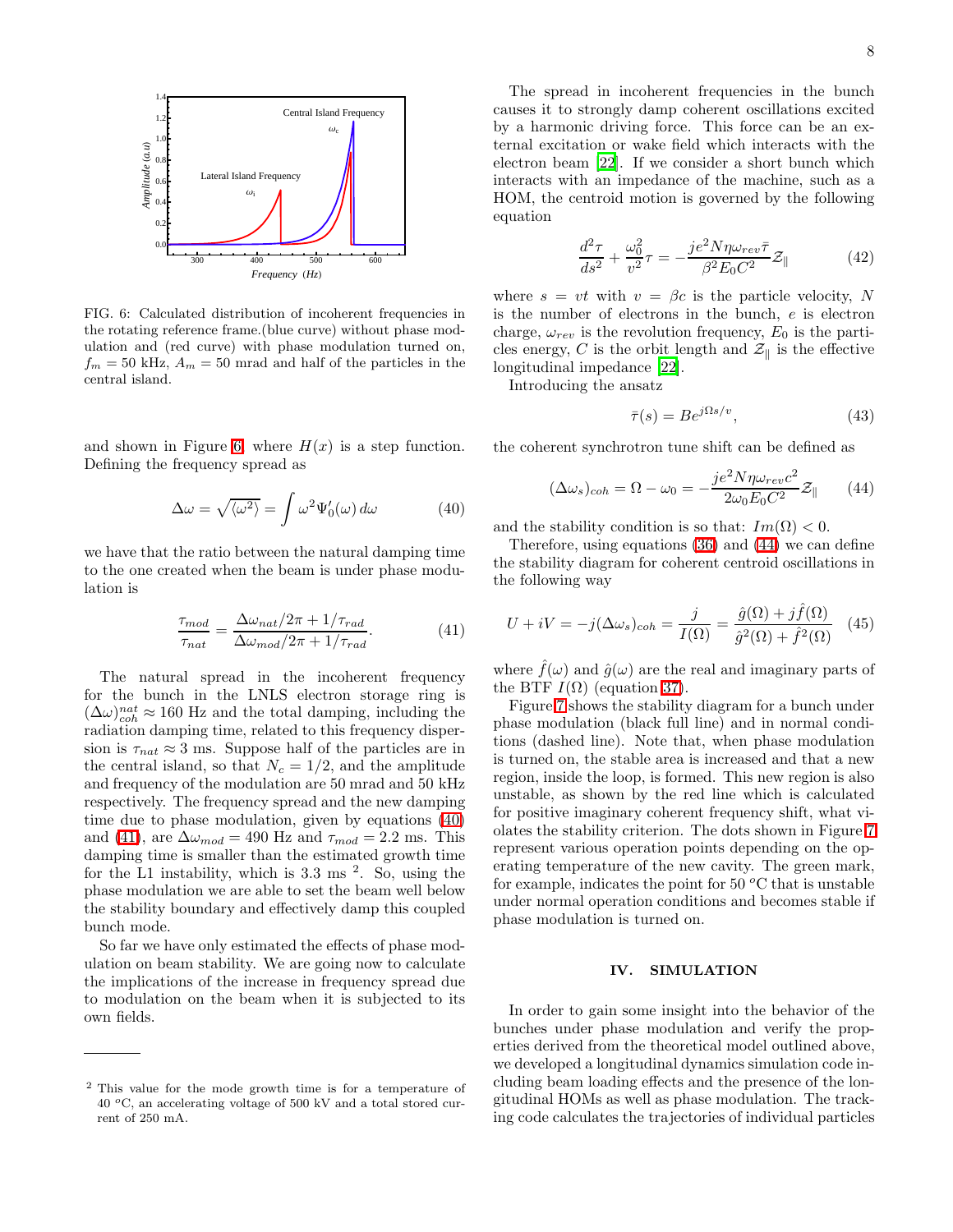

<span id="page-8-0"></span>FIG. 7: Stability diagram in the U x V plane.(black full line) phase modulation on and for 50 % of electrons in the innermost stable island, (blue full line) unstable line for a positive imaginary coherent frequency shift, (dashed line) phase modulation off and (dots) various operating points for temperatures of the new cavity varying form 40 to 55  $\,^{\circ}\text{C}$ .

in longitudinal phase space and derives the corresponding averaged quantities representing the motion of the bunch centroid as well as a projected (time averaged) longitudinal charge density profile appropriate for comparison with experimental results.

Even though the application of the code to the single bunch case is relatively straightforward, the calculations for the multibunch case are much more time consuming, since at the LNLS storage ring we routinely operate with all 148 bunches filled (no gaps in the bunch train). In order to circumvent that difficulty, we use a *hybrid* simulation, in which we treat the first 147 bunches  $(b_1 - b_{147})$  as macro-particles (no internal structure) whereas the last bunch  $(b_0)$  is composed of 1000 individual macroparticles. Note that although each one of the 147 bunches without internal structure is represented basically by a single point in phase space (rather than by a distribution), an effective bunch length (representing the projection of the phase space bunch distribution on the time axis) is also attributed to those bunches when calculating the excitation of the wake fields. In fact, as the particles inside  $b_0$  are redistributed in phase space as a result of phase modulation and interactions with the environment, its bunch length is also changed and that value of bunch length is then transferred to all non-structured bunches  $(b_1-b_{147})$ . In this way one important aspect of the internal bunch structure is shared by all bunches. Clearly, this procedure cannot take into account all properties related to the internal motion of the bunches and describe their effect on the stabilization of the motion. However, we shall see in the following sections, that such simulations give additional indication that the increase in incoherent frequency spread inside the bunches is indeed the main stabilizing mechanism provided by phase modulation.

## A. Equations of Motion

The model used in the simulation considers that every possible bunch is filled with electrons and each one of those bunches, except one, is represented by a single macroparticle. The bunches pass periodically through the accelerating cavities and contribute to the cumulative build-up of the induced fields. The effect of the beam loading is also taken into account in the calculation of the trajectories of the individual electrons of the structured bunch.

In order to calculate the trajectories of these macroparticles in the longitudinal phase space, we use the following equations:

$$
\tau_{b,n} = \tau_{b,n-1} - \alpha \delta_{b,n-1} T_0, \tag{46}
$$

$$
\delta_{b,n} = (1 - 2\gamma_d T_0) \delta_{b,n-1} + \frac{(eV_{tot} - U_0)}{E}, \quad (47)
$$

with

$$
V_{tot} = V_{rf} + V_{bl} \tag{48}
$$

where  $\tau$  and  $\delta$  are the time displacement and energy deviation of the macroparticle related to the reference synchronous particle,  $b$  is the index of the bunch and  $n$  is the number of turns,  $T_0$  is the revolution period,  $V_{rf}$  is the gap voltage and  $V_{bl}$  is the energy drained by the beam loading effect, which takes into account the beam loading of the fundamental mode and of the longitudinal mode (L1). In order to simulate each particle in the structured bunch  $(b_0)$ , we use the same equations and also consider radiation excitation.

The phase modulation is included in the calculation of the rf voltage as follows

$$
V_{rf} = V_0 \sin(\phi_s - \omega_{rf} \tau_{b,n} + A_m \sin(\omega_m t)) \tag{49}
$$

were  $\mathbf{V}_0$  is the peak voltage,  $\phi_s$  the synchronous phase,  $\omega_{rf}$  the angular RF frequency,  $A_m$  the modulation amplitude and  $\omega_m$  the modulation frequency which we set near the synchrotron second harmonic  $(\omega_m = 2\omega_s + \delta\omega)$ .

The beam loading effect is introduced in the tracking simulation using the following expressions:

$$
V_n = V_{n-1}e^{-\omega_{res}\Delta t/2Q_L + j\omega_{res}\Delta t} - kq_0e^{-\omega_{res}^2\sigma_{\tau}^2}
$$
 (50)

where  $\omega_{res}$  is the angular frequency and k is the loss factor of the mode,  $q_0$  is the charge per bunch and  $\sigma_{\tau}$  is the rms bunch length.

#### B. Single Bunch Simulations

Using the simulation code described above, we calculate the phase space distribution of the particles in a single bunch of 1000 macroparticles under phase modulation. Figure [8](#page-9-0) shows the phase space with two different modulation frequencies and also without phase modulation. The phase space patterns observed are in good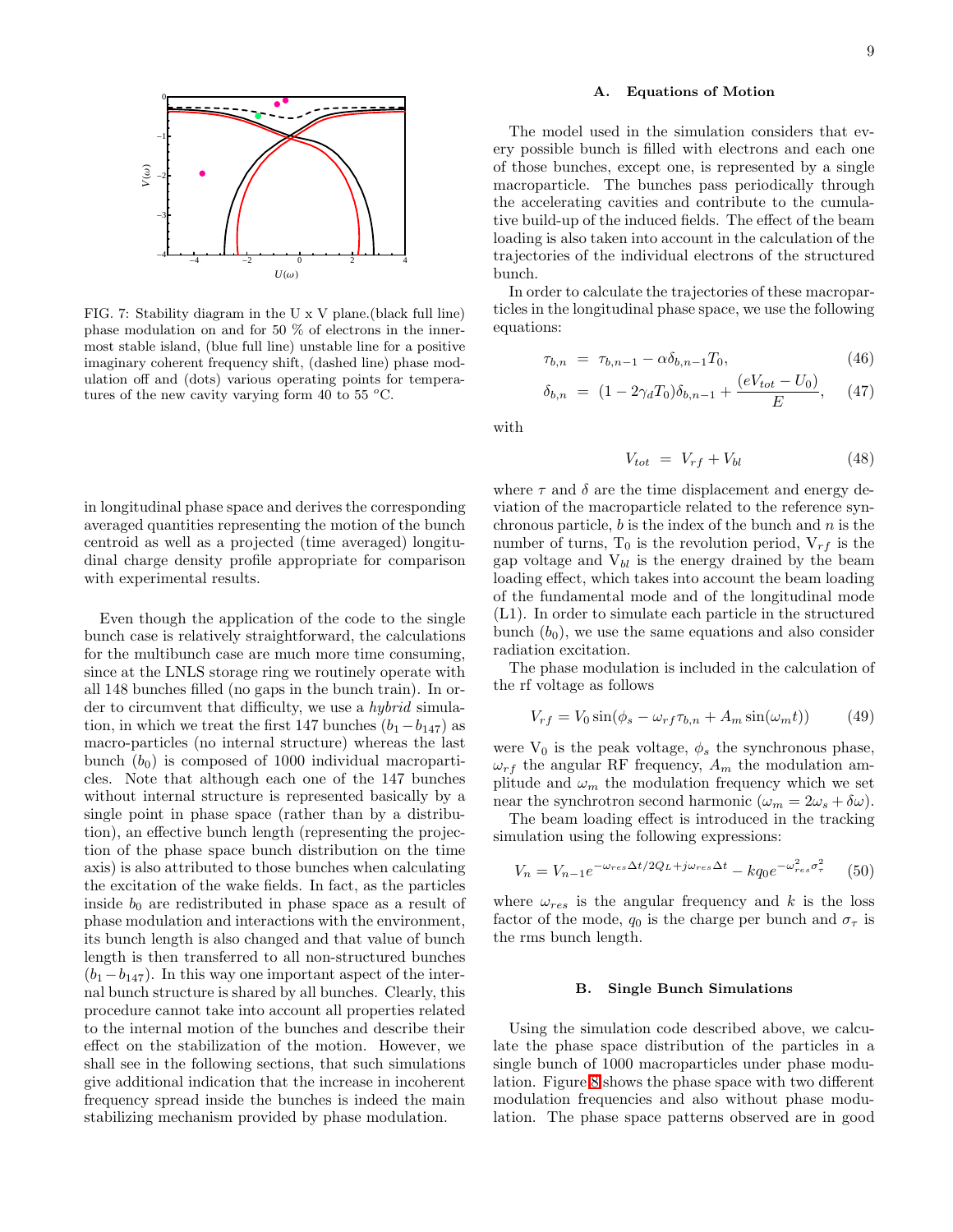

<span id="page-9-0"></span>FIG. 8: Single bunch (1000 macroparticles) simulation showing the phase space for three different situations (blue) without modulation, (red) with  $f_m < (2 - \epsilon/2)f_s$  and (green)  $f_m > (2 - \epsilon/2)f_s$ . In the two last figures it is possible to observe the formation of three and two islands respectively, as predicted by the theory.



<span id="page-9-1"></span>FIG. 9: Longitudinal profile in time domain of a simulation of 1000 macroparticles in three different situations: (blue) without modulation, (red) with  $f_m < (2 - \epsilon/2)f_s$  and (green)  $f_m > (2-\epsilon/2)f_s$ . Those patterns simulates the measurements of the signal of a button pickup.

agreement with the ones calculated using the Hamiltonian [\(6\)](#page-3-1) and shown in Figure [4.](#page-4-0) In particular, the position of the islands center given by simulation corresponds to the action amplitudes  $J_{SFP}=0.122$  and 0.047 for 3 and 2 islands respectively, as shown in Figure [8.](#page-9-0) This is in very good agreement with the theoretical values 0.042 and 0.130 for the cases with 3 and 2 islands, obtained from [\(8\)](#page-3-2) using the effective modulation amplitude  $(A_m^{eff})$ .

We also calculate the time-averaged longitudinal particle distribution profiles in time domain, which is a histogram of the particles position in time for a period much longer than the synchrotron one. This result simulates the profile that would be seen when measuring the signal from a button pickup, and is shown in Figure [9.](#page-9-1)

Finally we simulate the damping of a coherent dipolar oscillation by phase modulation. The dipolar oscillation of a high current single bunch (30 mA) is excited by the L1 HOM and, when phase modulation is turned on, the oscillation amplitude is reduced by a factor 30 (Figure [10\)](#page-9-2), which corresponds approximately to an attenuation of 30 dB. This is similar to the 40 dB damping of the dipo-



<span id="page-9-2"></span>FIG. 10: Amplitude of the dipolar oscillation of the bunch centroid excited by a RF cavity longitudinal HOM for a single bunch with 30 mA.

lar spectral line produced by phase modulation (Figure [3\)](#page-3-0) that we typically observe in multibunch mode. Note that in this single bunch simulation the effects of an increased incoherent frequency spread are fully taken into account.

#### C. Multibunch Simulations

For the multibunch case, we simulate the dipolar oscillation excited by the longitudinal HOM of the cavities (Figure [11A](#page-10-0)). The simulations are performed considering a total stored current of 200 mA. A comparison between two different multibunch tracking simulations shows that the change in the amplitude of the dipolar coherent synchrotron oscillation when the L1 mode is turned on is greater than 100 dB, demonstrating the excitation of dipolar oscillations in the beam, as observed during users shifts. We could also observe a good agreement between the value of the growth time of the L1 mode given by theory (4 ms) and simulation (4.5  $\pm$  0.5 ms).

Figures [11A](#page-10-0) and B show results of multibunch simulations without phase modulation for two different equilibrium bunch lengths. We see that even if the bunch length in increased by a factor of 3 (which is larger than the increase observed in multibunch simulations when phase modulation is applied) there is basically no damping of the coherent oscillations excited by the L1 HOM. In other words, the mere dilution of the beam bunches is not enough to explain the coherent damping efficiency of phase modulation: the internal rearrangement of longitudinal phase space and corresponding increased frequency spread is a fundamental ingredient, as could be seen in the single bunch simulations above.

Finally, we simulate a multibunch case with phase modulation, which is shown in Figure [11C](#page-10-0). Now we observe a damping of the CBM amplitude by a factor 5, which is much smaller than what is observed in the single bunch simulations as well as in experiments. This is a result of the hybrid character of our simulation, in which only one out of 148 bunches has an internal structure (and corresponding frequency spread), although all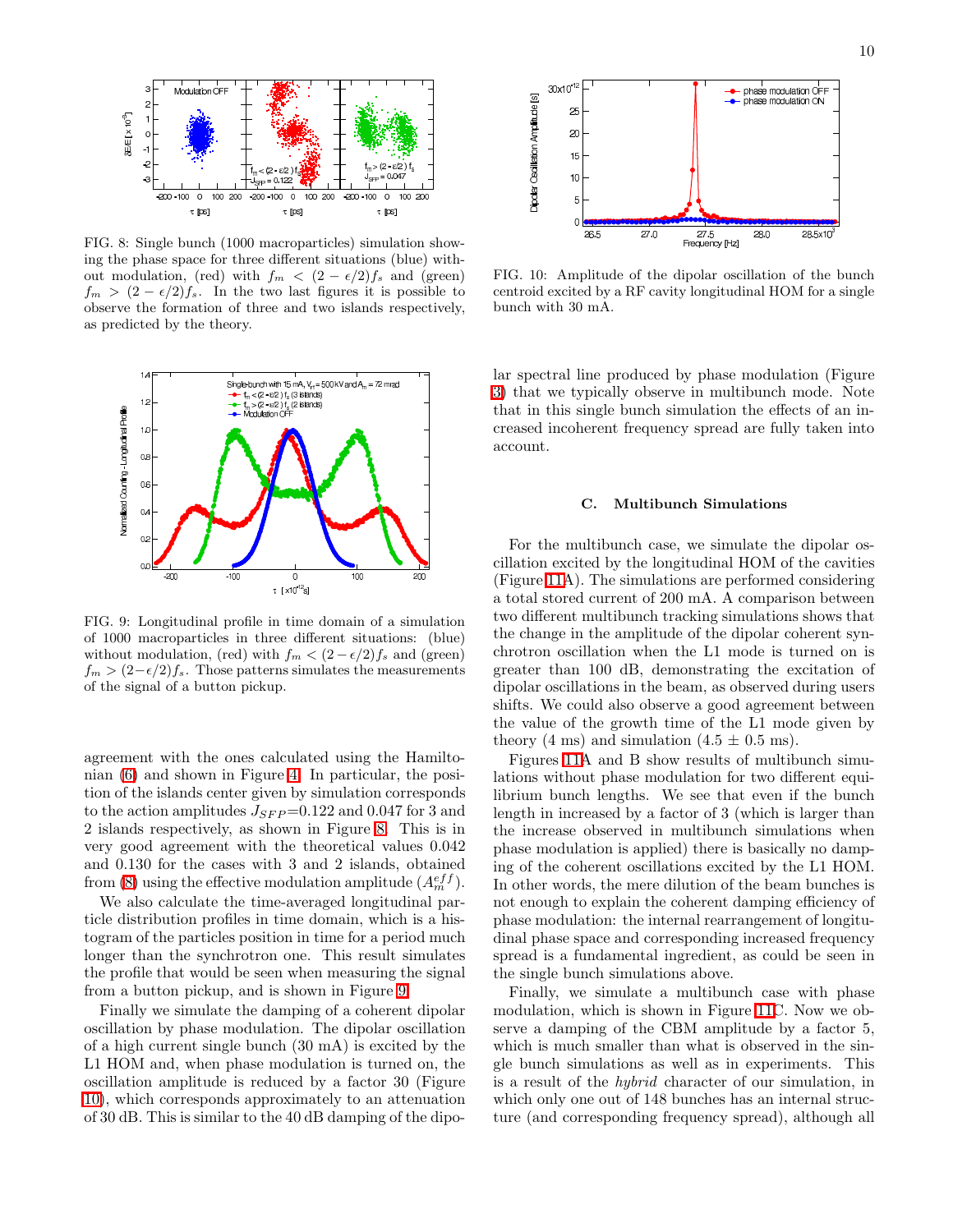

<span id="page-10-0"></span>FIG. 11: Simulation of the centroid oscillation of a longitudinal CBM driven by an RF cavity HOM: (A) without phase modulation, (B) without phase modulation and three times the natural bunch length and (C) with phase modulation.The figure shows one of each 6 bunches, as it would be seen by a streak camera.

bunches share the common increased bunch length. The damping of the structured bunch  $b_0$  weakens the coupling between the electron beam and the HOM reducing the amplitude of the CBM coherent oscillation.

# V. MEASUREMENTS AND RESULTS

In Sections III and IV we calculate and simulate some characteristics of the longitudinal beam dynamics with RF phase modulation on the second harmonic of the synchrotron frequency. In this section we perform an experimental verification of the predictions made. The details of the experimental setup and the results obtained are shown in the following parts.



<span id="page-10-1"></span>FIG. 12: General layout of the experimental setup. The solid line correspond to the experimental setup used to measure the bunch shape and the beam spectrum while the dashed line corresponds to the additional setup used to measure the damping time for coherent synchrotron oscillations.

# A. Experimental Setup

The basic idea of the experiments is to excite the beam via phase modulation of the RF fields and observe its response as a function of a controlled parameter such as modulation amplitude and frequency. To modulate the phase of the accelerating fields, we use a voltage driven phase shifter attached to the output of the RF generator responsible for producing the master RF signal. This phase shifter is controlled by a signal from another generator that creates a modulation with a chosen frequency. The full experimental setup is shown in Figure [12.](#page-10-1)

The shape of the bunch is measured by a wideband oscilloscope (HP 54750A, 20 GHz) and the amplitude of the dipolar synchrotron sideband is observed using a spectrum analyzer (HP8560) both receiving the signal from a button pickup in the ring. In the multibunch case we choose to observe the synchrotron line around harmonic  $\text{\#}281$  of the revolution frequency that is close to the frequency of the L1 longitudinal HOM from the cavity.

We also measure the damping time for synchrotron oscillation of the centroid of a single bunch by comparing the phase between the master RF signal to the 476.066 MHz component of the longitudinal beam signal and observe the signal in a high sampling rate oscilloscope (TDS684B). To create a longitudinal kick we use a function generator that produces a step function with a given amplitude and acts on a phase shifter in series with the one used to modulate the RF wave. The additional setup required to measure the damping time is shown by the dashed lines in Figure [12.](#page-10-1)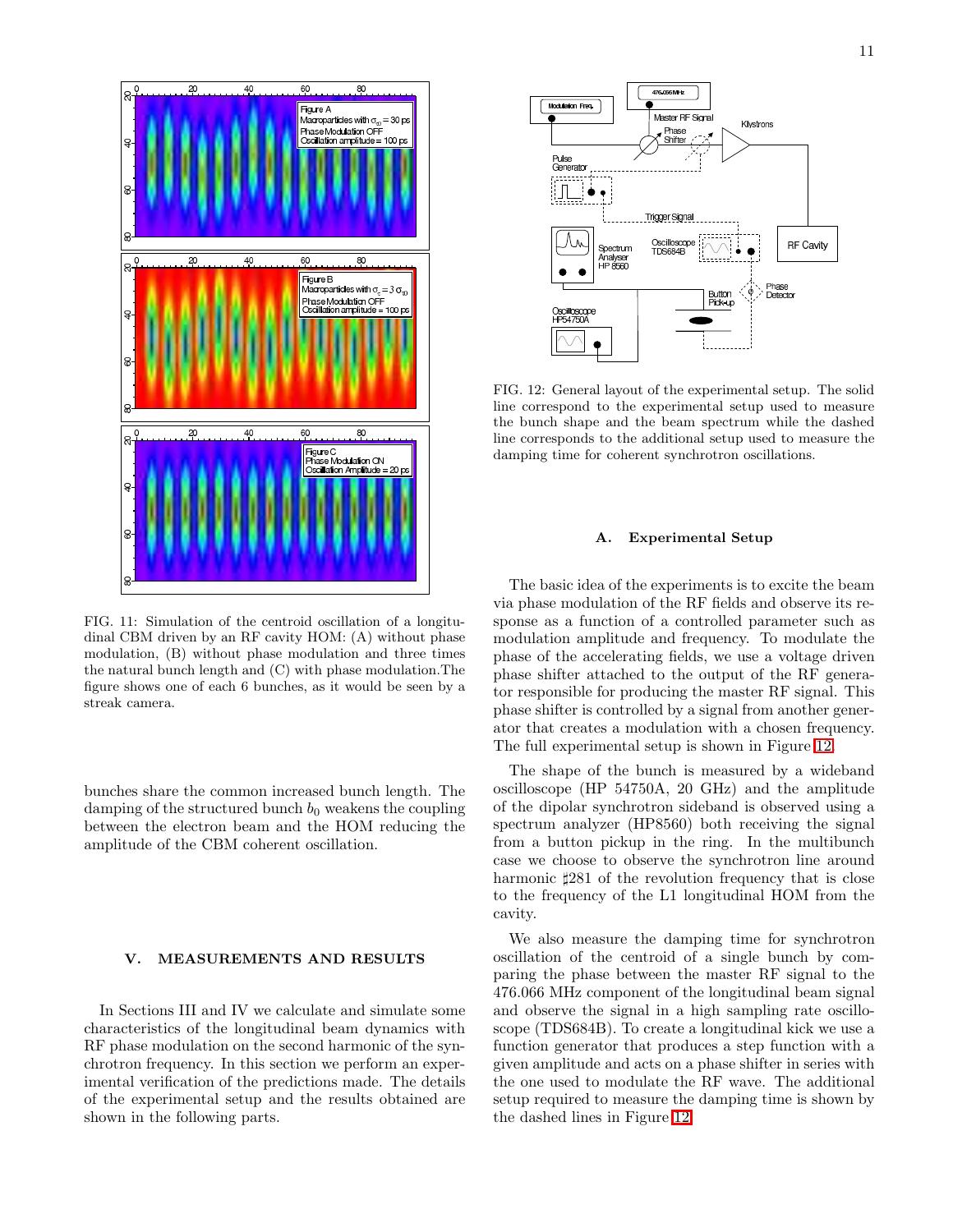

<span id="page-11-0"></span>FIG. 13: Beam profile observed in an oscilloscope for a gap voltage of 460 kV.

## B. Experimental Results and Comparison with **Theory**

In this section we present a comparison between the predictions of the theoretical model and measurements. This analysis is done in the following order: island formation as a function of modulation frequency, damping time of the centroid synchrotron motion as a function of modulation frequency and amplitude, measurement of island tune and its behavior as a function of modulation amplitude and frequency, and measurement of the BTF.

# 1. Island Formation

The time-averaged longitudinal bunch profile predicted by our single bunch simulation, Figure [9,](#page-9-1) is compared with the experimental results of the signal from a button pickup observed on an oscilloscope and shown in Figure [13.](#page-11-0) We observe that, for modulation frequencies  $\omega_m$  <  $\omega_s(2-\epsilon/2)$ , the profile corresponds to the case with three stable regions whereas, when  $\omega_m > \omega_s(2-\epsilon/2)$ , only two stable regions are created. This is an indirect way to observe the bunch internal structure created by phase modulation. The same result has already been obtained directly in other laboratories [\[11\]](#page-15-10) using a streak camera to observe the beamlets.

#### 2. Longitudinal Damping Time

The measurements of the damping of coherent synchrotron oscillations are performed using a function generator and a phase shifter to apply a longitudinal kick to the beam. Using the signal from a button pick-up, we measure the phase of the RF component of the beam with respect to the master RF signal. Figure [14](#page-11-1) is an example of the measurement for a single bunch with 4.3 mA and



<span id="page-11-1"></span>FIG. 14: Example of a measurement of the synchrotron damping time.

Figure [15](#page-12-0) is the damping time ratio for a single bunch with phase modulation turned on and off.

The results presented in Figure [14](#page-11-1) are not the ones observed directly on the oscilloscope. When performing this measurement we observe that the phase of the RF component of the beam oscillates not only with the synchrotron frequency but also with multiples and sub-multiples of the modulation frequency. The raw data acquired is filtered and those frequencies removed from the spectrum in order to leave just a band of frequencies around the dipolar frequency of centroid oscillations, which allows us to determine the damping time of coherent dipolar oscillations.

A set of measurements of damping time versus modulation frequency is shown in Figure [15](#page-12-0) and it is possible to observe that phase modulation is effective only for a narrow band of frequencies approximately 400 Hz wide. For frequencies above 50.2 kHz the effect no longer exists, which agrees with the theoretical model used to describe the damping mechanism. This model predicts that, for frequencies above 50.3 kHz  $(f_m = (2+\epsilon/2)f_s)$ , the islands collapse into one so that there is no increase in damping time.

Using equation [\(41\)](#page-7-2), we can estimate the value for the damping time increase due to phase modulation and Figure [15](#page-12-0) shows good agreement between theory and experimental data. The error bars are relatively large due to the difficulties of measuring the damping time.

#### 3. Measurement of the Island Tune

An FFT of the damping time measurement data also shows a lower sideband of the line corresponding to half of the modulation frequency. This sideband, shown in Figure [16,](#page-12-1) correspond to the island tune [Appendix [B\]](#page-14-0). Figures [17](#page-12-2) and [18](#page-12-3) show the measured dependence of the island frequency with modulation parameters and the corresponding theoretical curves [\(31\)](#page-5-1), which are in good agreement.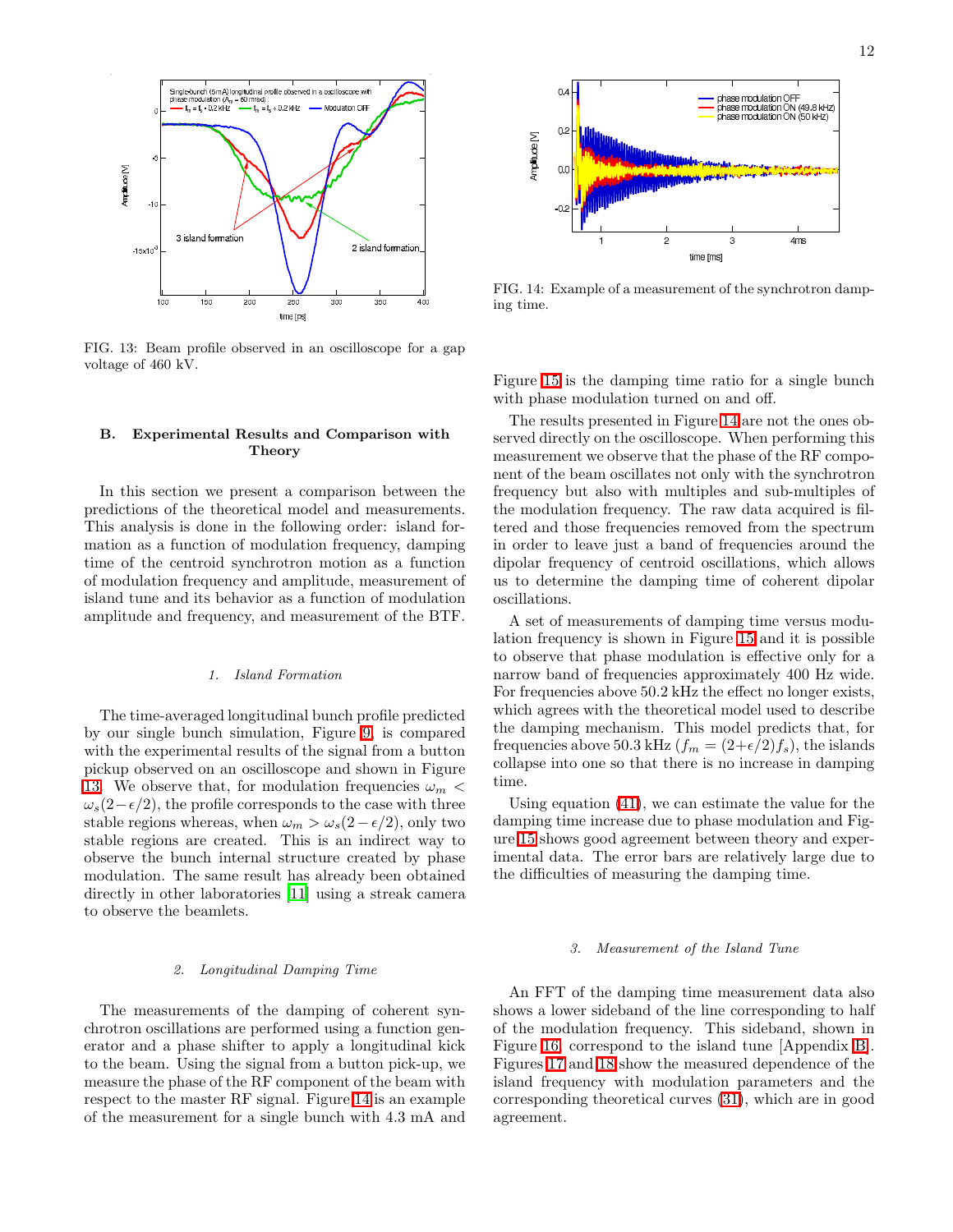

<span id="page-12-0"></span>FIG. 15: Increase in damping time as a function of modulation for a gap voltage of 460 kV: (red dots) measurements and (blue curve) theoretical predictions calculated for an island population of 50%.



FIG. 16: Observation of the island tune.

<span id="page-12-1"></span>

<span id="page-12-2"></span>FIG. 17: Island frequency as a function of modulation frequency for a gap voltage of 460 kV.



<span id="page-12-3"></span>FIG. 18: Island frequency as a function of modulation amplitude for a gap voltage of 460 kV.



<span id="page-12-4"></span>FIG. 19: Experimental setup used for measuring the BTF.

# 4. Measurement of the BTF

The experimental setup used to measure the BTF is shown in Figure [19.](#page-12-4) We use a network analyzer to excite a dipolar oscillation on a low current single bunch and measure the beam response in amplitude and phase using a button pickup.

The results for a set of measurements with phase modulation turned on and off are shown in Figures [20](#page-13-1) and [21](#page-13-2) respectively. The dots are the experimental data and the full line comes from the theoretical model. The result of those measurements indicates that the phase modulation produces an increase in frequency spread within the bunch since the width in the amplitude response it related to this spread.

Figure [22](#page-13-3) shows the stability diagram for the same set of measurements above (Figures [20](#page-13-1) and [21\)](#page-13-2) and the corresponding theoretical curves. The green dots and red line correspond to the case without modulation, whereas the black dots and blue line correspond to a phase modulation amplitude of 35 mrad and frequency of 51 kHz. Note that the stable area is effectively increased when phase modulation is turned on and also that some features, such as the loop predicted by the model, are present in the experimental data.

# VI. DISCUSSION AND CONCLUSIONS

We have shown experimental and theoretical evidence that, when RF phase modulation on the second harmonic of the synchrotron frequency is used, the available stable area to the electron beam is effectively increased and that the mechanism responsible for this enhancement in stability is an increase in the incoherent frequency spread which, via Landau damping, helps to alleviate unstable CBMs. We also simulate and calculate the island formation and perform measurements that indicate that these structures are indeed formed in the longitudinal phase space.

Our simulations also indicate that the lengthening of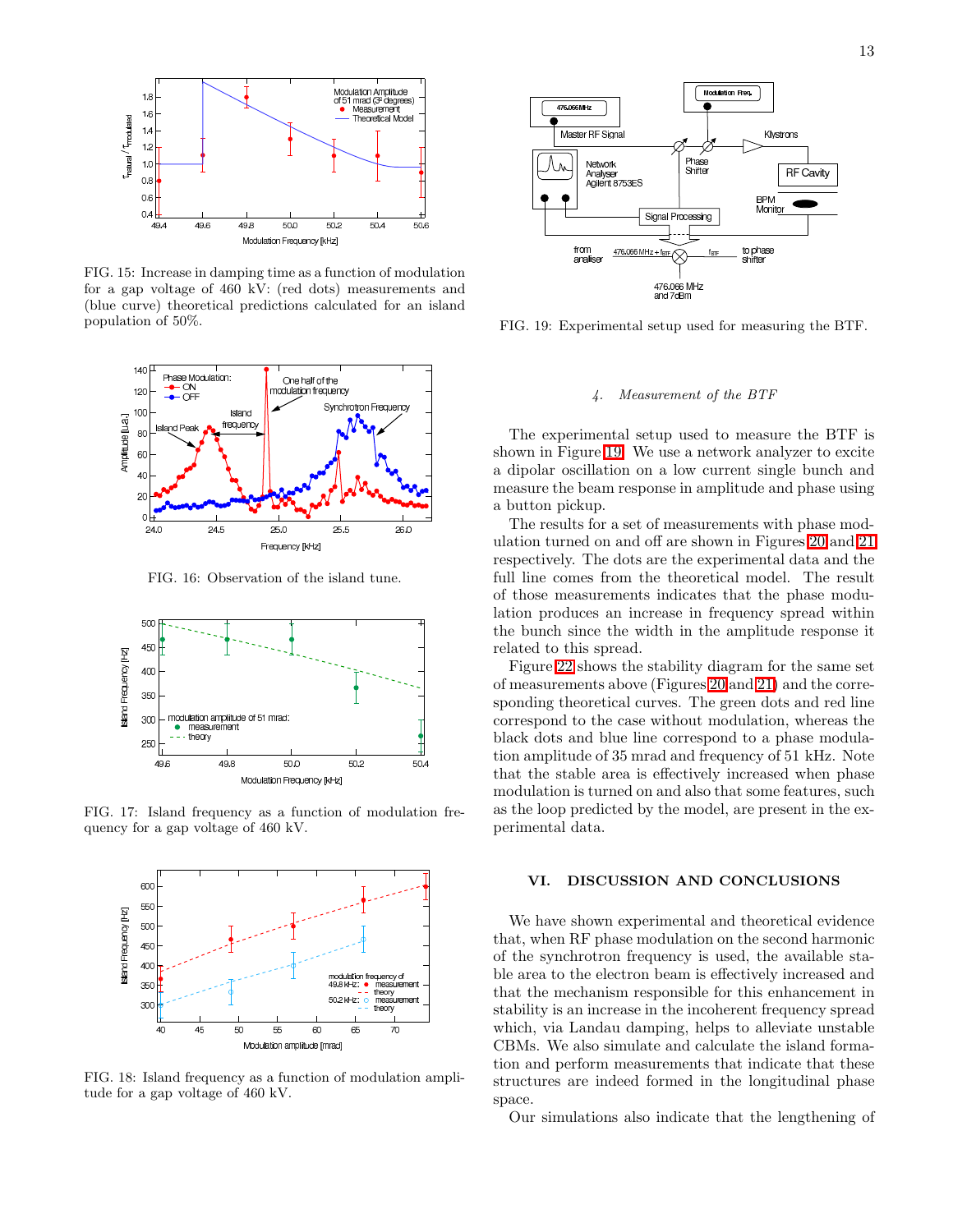

<span id="page-13-1"></span>FIG. 20: Measurement of BTF for a single bunch without phase modulation for a gap voltage of 500 kV. The dots correspond to data points and the full red line to theory.



<span id="page-13-2"></span>FIG. 21: Measurement of BTF for a single bunch, for a gap voltage of 500 kV, with phase modulation using the following parameters:  $f_m = 51$  kHz,  $A_m = 35$  mrad and  $N_c = 65$  %. The dots correspond to data points and the full red line to theory.

the bunches which results from phase modulation (an effect which has already been used at several laboratories as a tool to increase Touschek lifetime of intense bunches) cannot explain by itself the stabilization of CBMs that is observed when phase modulation is applied. In fact, only when bunches with internal structure (and corresponding frequency spread) are included in the simulations do we observe the intense damping of CBMs that is obtained in experiments.

Finally, the model developed to describe the BTF measurements presents all interesting features of the experimental results, namely the double peaks and a second phase jump (which shows up as the loop of the stability



<span id="page-13-3"></span>FIG. 22: Stability diagram of a single bunch with (black dots) and without (green dots) phase modulation and the respective theoretical curves.

diagram), although the island population still remains as a free parameter. We hope to be able to access this quantity in the future by using a streak camera.

We have been using RF phase modulation since 2004 to stabilize the electron beam of the LNLS storage ring. Although in the Brazilian machine the overall lifetime increase (we observed a lifetime increase of 30 %) was not as great as the one observed in other laboratories [\[9,](#page-15-8) [10,](#page-15-9) [11](#page-15-10)] the orbit fluctuation caused by the coupling of the beam with a HOM of the RF cavities was successfully suppressed improving the beam quality for users.

#### ACKNOWLEDGEMENT

We would like to express deep gratitude to the LNLS RF and diagnostics group whose support were crucial for the successful completion of this work. This work was completed with the support of FAPESP (Fundação de Apoio a Pesquisa do Estado de São Paulo).

## <span id="page-13-0"></span>APPENDIX A: LONGITUDINAL HAMILTONIAN AROUND THE SECOND HARMONIC RESONANCE

Here we present the detailed derivation of the Hamiltonian with phase modulation. Beginning with [4](#page-3-3) and changing variables to

$$
\phi = \sqrt{2\tilde{J}} \cos \tilde{\psi} \quad \text{and} \quad \delta = -\sqrt{2\tilde{J}} \sin \tilde{\psi}, \quad (A1)
$$

we get

$$
H(\tilde{J}, \tilde{\psi}) = \omega_s \tilde{J} \sin^2 \tilde{\psi} - \omega_s \sqrt{2\tilde{J}} \tan \bar{\phi_s} \cos \tilde{\psi}
$$

$$
+ \omega_s \tan \bar{\phi_s} \sin[\sqrt{2\tilde{J}} \cos \tilde{\psi} + A_m \sin \omega_m t]
$$

$$
- \omega_s \cos[\sqrt{2\tilde{J}} \cos \tilde{\psi} + A_m \sin \omega_m t]. \quad (A2)
$$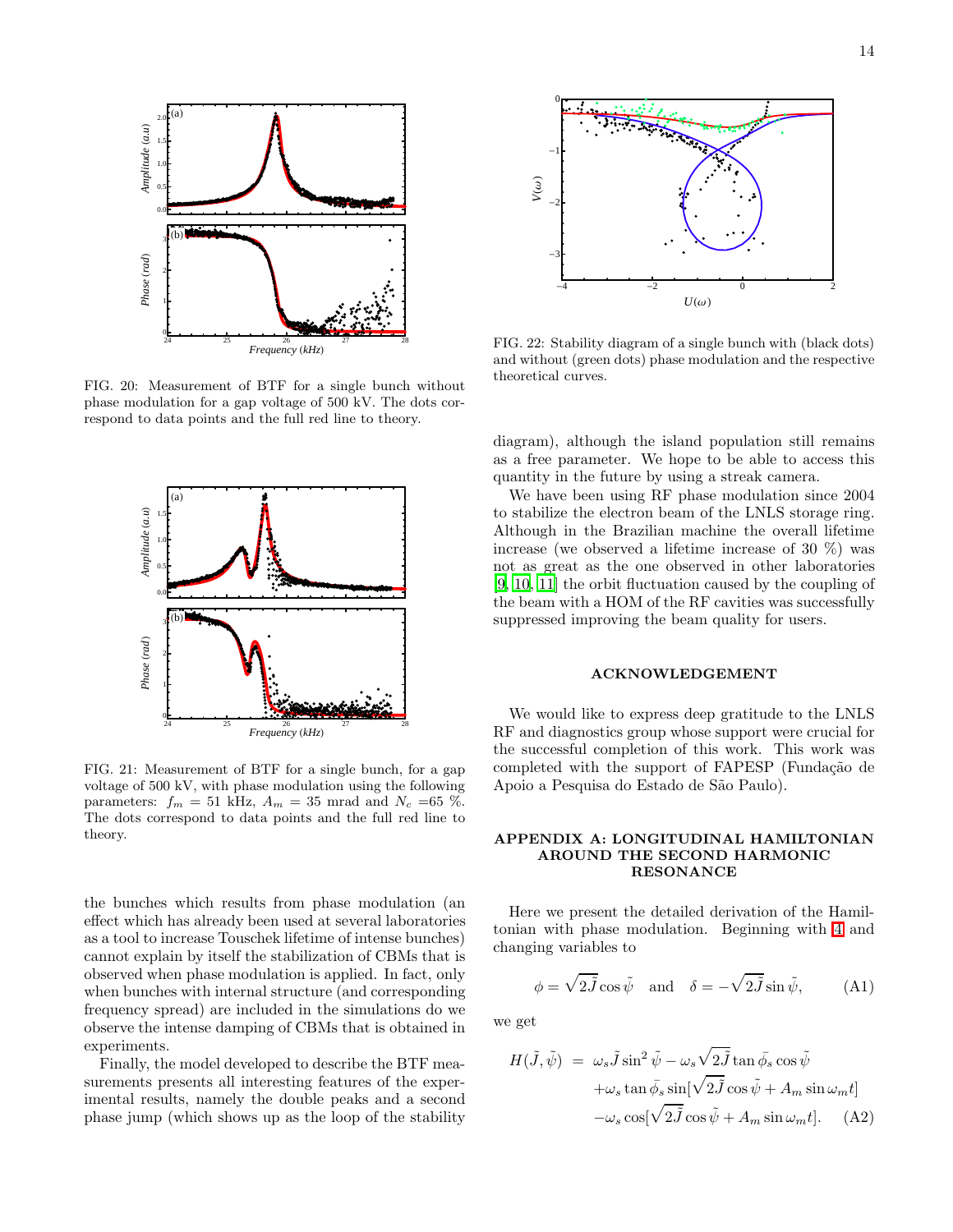Expanding the terms in  $\sin \Psi$  and  $\cos \Psi$  using Bessel functions and restricting our analysis to even resonances close to the second harmonic of the synchrotron frequency  $(\omega_m \approx 2\omega_s)$ , we can simplify the equation above to

$$
H(\tilde{J},\tilde{\psi}) = \left(\omega_s - \frac{\omega_s}{2}\cos 2\tilde{\psi}\right)\tilde{J} - \frac{\omega_s \tilde{J}^2}{16} - \omega_s \tan \tilde{\psi}_s \sqrt{2\tilde{J}} \cos \tilde{\psi} + \omega_s \tan \tilde{\psi}_s \sqrt{2\tilde{J}} \sin(\omega_m t)\tilde{J}_0(\sqrt{2\tilde{J}})
$$
  

$$
-2\omega_s \sum_{k=1}^{\infty} (-1)^k \tilde{J}_{2k}(\sqrt{2\tilde{J}})\cos(2k\tilde{\psi}) + 2\omega_s \tan \tilde{\psi}_s \sum_{k=0}^{\infty} (-1)^k \tilde{J}_{2k+1}(\sqrt{2\tilde{J}})\cos[(2k+1)\tilde{\psi}]
$$
  

$$
-\omega_s \tan \tilde{\psi}_s A_m \tilde{J}_2(\sqrt{2\tilde{J}})\sin(\omega_m t - 2\tilde{\psi}).
$$
 (A3)

The new Hamiltonian is still time dependent and in order to eliminate this dependence we can perform a canonical transformation using the following generator function

> $F_2(J,\psi)=\biggl(\tilde\psi-\frac{\omega_m t}{2}$  $\frac{1}{2}$ π 4  $\setminus$  $(A4)$

so that the new coordinates in a rotating reference frame are

$$
\tilde{J} = \frac{\partial F_2}{\partial \psi} = J \quad \text{and} \quad \psi = \frac{\partial F_2}{\partial J} = \tilde{\psi} - \frac{\omega_m t}{2} - \frac{\pi}{4} \quad (A5)
$$

and the Hamiltonian is

$$
K = H(J, \psi) + \frac{\partial F_2}{\partial t} = H(J, \psi) - \frac{\omega_m}{2}J
$$
 (A6)

performing a time average, the fast oscillation terms will vanish and we find that

$$
\langle K \rangle_t = \left(\omega_s - \frac{\omega_m}{2}\right)J - \frac{\omega_s J^2}{16} + \frac{\omega_s \epsilon J}{4}\cos 2\psi \qquad (A7)
$$

which is the Hamiltonian around the second harmonic synchrotron resonance.

## <span id="page-14-0"></span>APPENDIX B: CALCULATION OF THE ISLAND FREQUENCY IN THE LABORATORY REFERENCE FRAME

In the rotating reference frame the motion of the particles in the islands can be described by

$$
\phi' = r_0 \cos(\omega' t) + x_0 \quad \text{and} \quad \delta' = -r_0 \sin(\omega' t) \quad \text{(B1)}
$$

where  $r_0$  is the amplitude of the oscillations around the stable fixed point,  $x_0$  is the stable fixed point coordinate in phase space and  $\omega' = \sqrt{AB}$  is either the lateral island frequency or the central island frequency. To go from the rotating frame (which rotates clockwise with respect to the lab frame) to the laboratory reference frame, it is

necessary to transform the above set of equations using the following rotation matrix

$$
\mathcal{R}(\omega_m t/2) = \begin{bmatrix} \cos(\frac{\omega_m t}{2}) & \sin(\frac{\omega_m t}{2})\\ -\sin(\frac{\omega_m t}{2}) & \cos(\frac{\omega_m t}{2}) \end{bmatrix}
$$
 (B2)

and the new particles coordinates are

$$
\begin{pmatrix} \phi \\ \delta \end{pmatrix} = \mathcal{R} \left( \omega_m t/2 \right) \begin{pmatrix} \phi' \\ \delta' \end{pmatrix}, \tag{B3}
$$

or writing explicitly for each coordinate

$$
\phi = r_0 \cos \left[ \left( \omega' + \frac{\omega_m}{2} \right) t \right] + x_0 \cos \left( \frac{\omega_m t}{2} \right), \quad (B4)
$$

$$
\delta = r_0 \sin \left[ \left( \omega' + \frac{\omega_m}{2} \right) t \right] + x_0 \sin \left( \frac{\omega_m t}{2} \right). \quad (B5)
$$

To understand this set of equations we have first to know wether particles in the islands rotate clockwise or counterclockwise. Taking the harmonic part of the Hamiltonian [\(21\)](#page-5-0) expanded around each stable fixed point we find that

$$
\frac{d\phi'}{dt} = A\delta' \quad \text{and} \quad \frac{d\delta'}{dt} = B\phi' \tag{B6}
$$

so that if  $A > 0$  and  $B > 0$  the particles rotate clockwise and if  $A < 0$  and  $B < 0$  the particles rotate counterclockwise.

Calculating the coefficients  $A$  and  $B$  for our parameters, we find that particles in the central island rotates clockwise and particles in the lateral islands rotate counterclockwise. Using this result we can write the particles equations in the lab reference frame

$$
\phi_i = r_0 \cos \left[ \left( \frac{\omega_m}{2} - \omega_i \right) t \right] + x_0 \cos \left( \frac{\omega_m t}{2} \right), \text{ (B7)}
$$

$$
\delta_i = r_0 \sin\left[\left(\frac{\omega_m}{2} - \omega_i\right)t\right] + x_0 \sin\left(\frac{\omega_m t}{2}\right), \quad (B8)
$$

and

$$
\phi_c = r_0 \cos \left[ \left( \frac{\omega_m}{2} + \omega_c \right) t \right], \tag{B9}
$$

$$
\delta_c = r_0 \sin\left[\left(\frac{\omega_m}{2} + \omega_c\right)t\right],\tag{B10}
$$